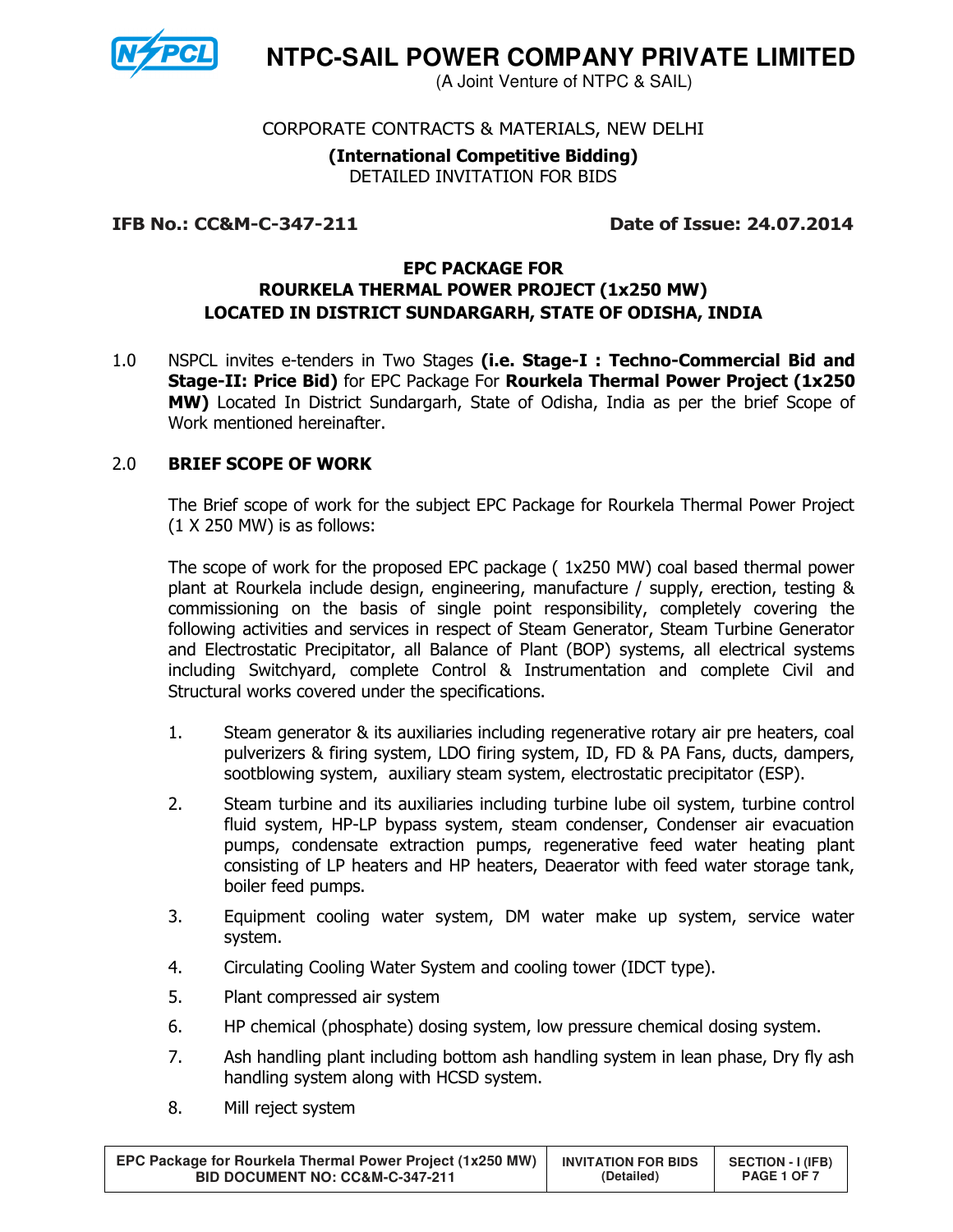- 9. Coal handling plant including Wagon tippler, Side Arm Charger.
- 10. Make up water system including Intake well, raw water pumps & piping from intake well to plant and desilting basin.
- 11. Pre-treatment plant and clarified water storage tank.
- 12. Fire Detection, Alarm & Protection System.
- 13. AC & Ventilation system
- 14. Complete Electrical system including GIS switch yard.
- 15. Control & Instrumentation.
- 16. Complete Civil & Structural works.
- 17. Ash dyke
- 18. Chimney
- 19. Providing engineering drawings, data/ information, instruction manual, as built drawings and O&M manuals.
- 20. PG tests including the test of performance demonstration after successful completion of trial operation.
- 21. Spares on FOR site basis.

Detailed scope of work has been specified in the bidding documents.

- 3.0 NSPCL intends to finance the subject Package through External Commercial Borrowings/Own Resources.
- 4.0 Detailed specification, scope of work and terms & conditions are given in the bidding documents, which are available for examination on the website www.tenderwizard.com/NSPCL or at the address given below till the last date for requesting the bidding documents indicated herein. The salient details and schedule for the bidding is as under:

| Issuance of IFB                                                                              | 24.07.2014                                                                                                                                                      |
|----------------------------------------------------------------------------------------------|-----------------------------------------------------------------------------------------------------------------------------------------------------------------|
| Document Download / Sale Commencement Date & Time                                            | 10:00:00 on 08.09.2014                                                                                                                                          |
| Document Download / Sale Close Date & Time                                                   | 17:00:00 on 07.10.2014                                                                                                                                          |
| Pre-Bid Conference Date and Last Date & Time for Receipt<br>of Queries from Bidders (if any) | 17:00:00 on 17.10.2014                                                                                                                                          |
| Last Date and Time for Techno-Commercial Bid (Stage-I)<br>submission                         | 14:30:00 on 05.11.2014                                                                                                                                          |
| Techno-Commercial (Stage-I) Bid Opening Date & Time                                          | 15:00:00 on 05.11.2014                                                                                                                                          |
| Cost of Bidding Documents in INR                                                             | ₹ 22,500/- (Rupees Twenty<br>Two Thousand Five Hundred<br>only) for Indian Bidders and<br>US \$ 500/- (US Dollars Five<br>Hundred only) for Foreign<br>Bidders. |

Date for opening of Price Bid (Stage  $-$  II) shall be intimated separately after opening of Techno–Commercial Bid (Stage-I) to the successful bidders of Stage-I.

| EPC Package for Rourkela Thermal Power Project (1x250 MW) | <b>INVITATION FOR BIDS</b> | <b>SECTION - I (IFB)</b> |
|-----------------------------------------------------------|----------------------------|--------------------------|
| <b>BID DOCUMENT NO: CC&amp;M-C-347-211</b>                | (Detailed)                 | <b>PAGE 2 OF 25</b>      |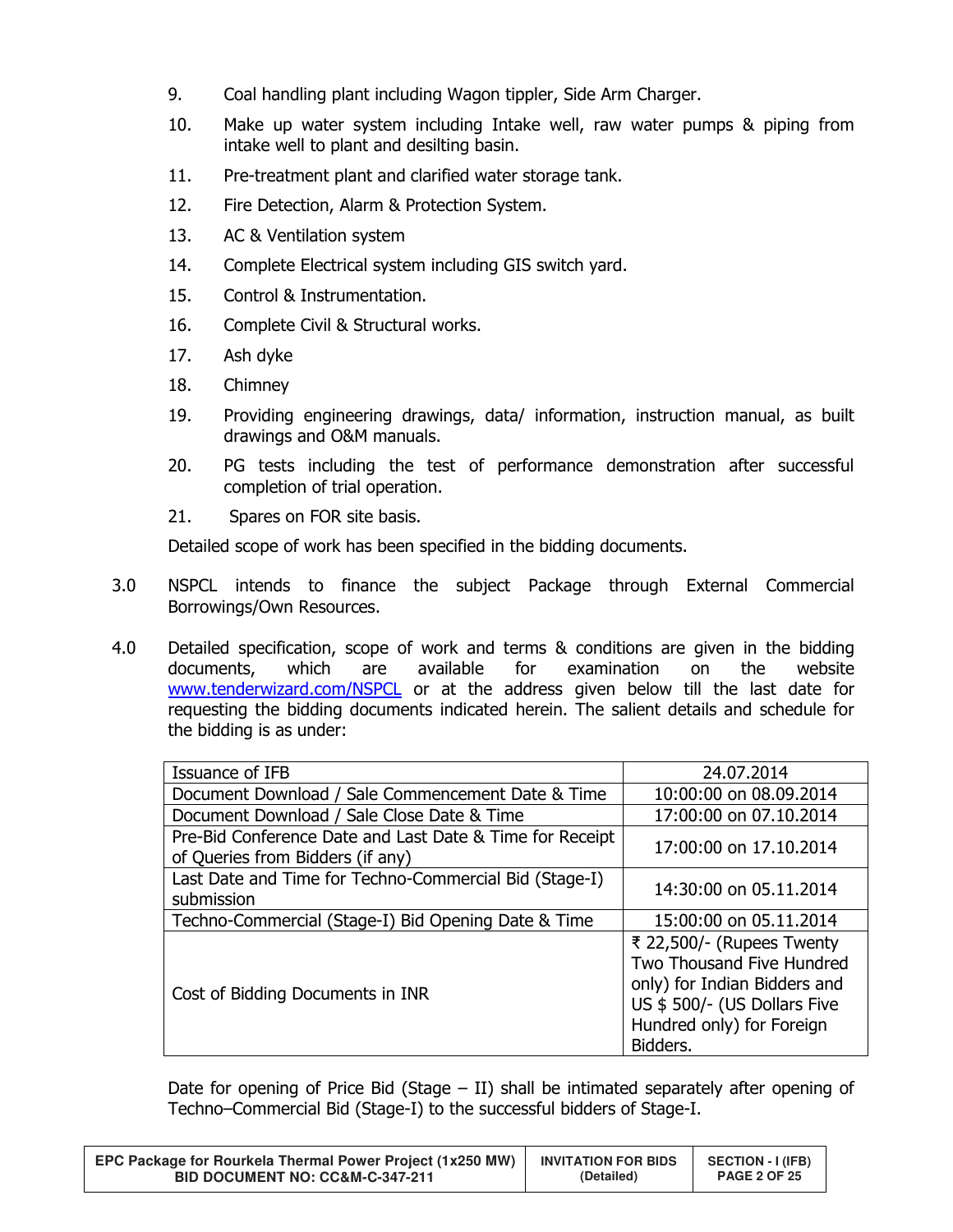- 5.0 A complete set of Bidding Documents is to be downloaded from NSPCL's e-tender website "http://www.tenderwizard.com/NSPCL" after registration on the website and after paying the cost of bidding documents(non-refundable) as mentioned at clause 4.0 above in the form of an Account Payee Demand Draft / Bankers' Pay Order in favour of NTPC-SAIL Power Company Private Limited or "NSPCL" payable at New Delhi or through Electronic Money Transfer into NSPCL's Account No. 0007 0500 2031 of ICICI Bank, Connaught Place Branch, New Delhi, (IFSC Code ICIC 0000007) and entering its details at the appropriate place on the website. The original of the Demand Draft / Bankers' Pay Order or printed copy of the transaction statement for the Electronic Money Transfer is to be submitted in original at the address indicated below along with the Earnest Money Deposit.
- 5.1 Only the downloaded documents are to be used for bidding purposes. Bids shall be submitted and opened at the address given below in the presence of Bidder's representatives who choose to attend.
- 5.2 All bids must be accompanied by Bid Security for an amount of  $\overline{\mathbf{z}}$  285,341,000/-(Rupees Two Hundred Eighty Five Million Three Hundred forty one thousand only for Indian Bidders and US \$ 4,771,600 (US Dollar Four Million Seven hundred seventy one thousand six hundred only) for Foreign Bidders in the form as stipulated in the Bidding Documents.

# ANY BID FOR WHICH ACCEPTABLE BID SECURITY AND COST OF BIDDING DOCUMENTS IN A SEALED ENVELOPE IS NOT RECEIVED PHYSICALLY AT THE ADDRESS INDICATED BELOW SHALL BE REJECTED BY THE EMPLOYER AS BEING NON-RESPONSIVE AND SHALL NOT BE OPENED.

- 5.3 The Bidder may examine the bidding documents and may request for any modification or clarification or suggestions or deviation to the bidding documents prior to the specified last date for clarifications. The bidders are required to send his request to NSPCL at emails rajendra010614@gmail.com and ahirwar.rp@gmail.com for any modification or clarification or suggestions through email only on or before the specified last date for the same.
- 5.4 Subsequent to last date for receipt of clarifications, NSPCL shall internally review the clarifications/ suggestions/deviations of the bidders and transmit the response (without identifying the source of query) to all prospective Bidders who have received the bidding documents. The response shall be sent through amendments/ clarifications to the bidding documents through email. While making his Techno-Commercial Bid & Price Bid; the bidder shall take into consideration all terms, conditions and specifications of the Bidding Documents, the amendment(s)/ clarification(s)/ addenda/errata (if any) issued by NSPCL prior to opening of Techno-Commercial Bids.
- 5.5 In case any modification (s) or clarification (s) or suggestion (s) of the bidders is / are not accepted in the said amendments/ clarifications made to the bidding documents; the bidders shall suitably take in to account the implication of such modification or clarification or suggestions by the bidder into their bid prices, if any, and submit their bid without any further modification or clarification or suggestions or deviation.
- 5.6 During the submission of Techno-Commercial Bid, Bidders shall be required to furnish a 'No Deviation Certificate' confirming full compliance to the terms, conditions and Technical Specifications of Bidding Documents and Corrigendum(s) / Amendment(s)/ Clarification(s) (if any), failing which bids shall be rejected and will not be opened.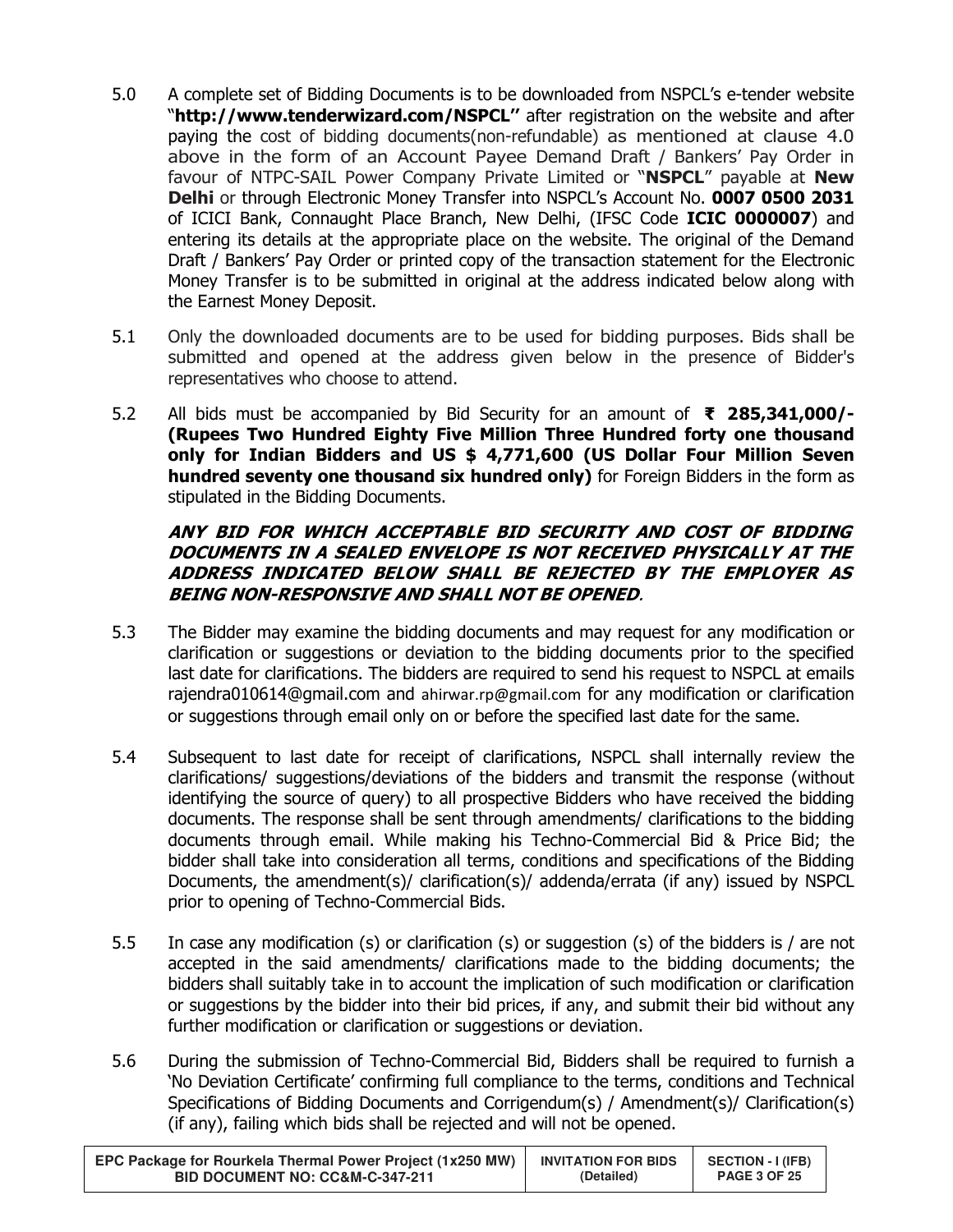# 6.0 Qualifying Requirements for Bidders (QR):

**1.0.0** The Bidder should meet the qualifying requirements of any one of the qualifying routes stipulated under clause 1.1.0 or 1.2.0 or 1.3.0 or 1.4.0 or 1.5.0 or 1.6.0. In addition, the Bidder should also meet the requirements stipulated under clause 2.0.0, 3.0.0 & 4.0.0 together with the requirements stipulated under section ITB.

#### **1.1.0 Route 1: Qualified Steam Generator and/or Qualified Steam Turbine Generator Manufacturer.**

1.1.1 (A) The bidder should have designed, engineered, manufactured / got manufactured, erected / supervised erection , commissioned / supervised commissioning of at least one (1) number of Pulverized Coal Fired Steam Generator having rated capacity of 680 tonnes of steam per hour or above. Further such steam generator should be of the type specified ( i.e. drum type with single pass (tower type) or two pass type arrangement with reheat) and should have been in successful operation for a period of not less than one (1) year prior to the date of techno - commercial bid opening. The bidder shall offer only the type of Steam Generator for which he is qualified.

## **AND /OR**

- 1.1.1 (B) The Bidder should have designed, engineered, manufactured / got manufactured, erected / supervised erection, commissioned / supervised commissioning of (i) at least one (1) number of reheat type Steam Turbine of 200 MW or above capacity of the type specified(i.e. tandem compound, single reheat, regenerative, condensing, multi cylinder design steam turbine), (ii) at least one (1) number of generator of two pole, thermal class F (1550C) winding insulation, hydrogen / water cooled stator and hydrogen / water cooled rotor of 200 MW or above capacity. These steam turbine and generator should have been in successful operation for a period of not less than one (1) year prior to the date of techno - commercial bid opening.
- 1.1.2 In case the Bidder meets the requirements indicated at 1.1.1 (A)/ (B) for either steam generator sets or steam turbine generator sets (and not for both) then the Bidder shall associate/collaborate for the other equipment with either of the following and shall source the equipment i.e. Steam Turbine Generator Set or Steam Generator set, only from such qualified associate.
	- (i) Qualified Steam Turbine Generator Manufacturer or Qualified Steam Generator Manufacturer, who shall in turn meet the requirements stipulated at 1.1.1(B) in conjunction with 1.1.4 (as applicable) or 1.1.1(A) above as the case may be for the respective equipment.

## **OR**

(ii) (ii)Indian Subsidiary /JV Company of Qualified Steam Turbine Generator Manufacturer or Qualified Steam Generator Manufacturer, who shall in turn meet the requirements stipulated at 1.3.1(a) in conjunction with 1.3.3 (if applicable) or 1.4.1 (a) in conjunction with 1.4.3 (if applicable) as the case may be for the respective equipment.

| EPC Package for Rourkela Thermal Power Project (1x250 MW) | <b>INVITATION FOR BIDS</b> | <b>SECTION - I (IFB)</b> |
|-----------------------------------------------------------|----------------------------|--------------------------|
| <b>BID DOCUMENT NO: CC&amp;M-C-347-211</b>                | (Detailed)                 | <b>PAGE 4 OF 25</b>      |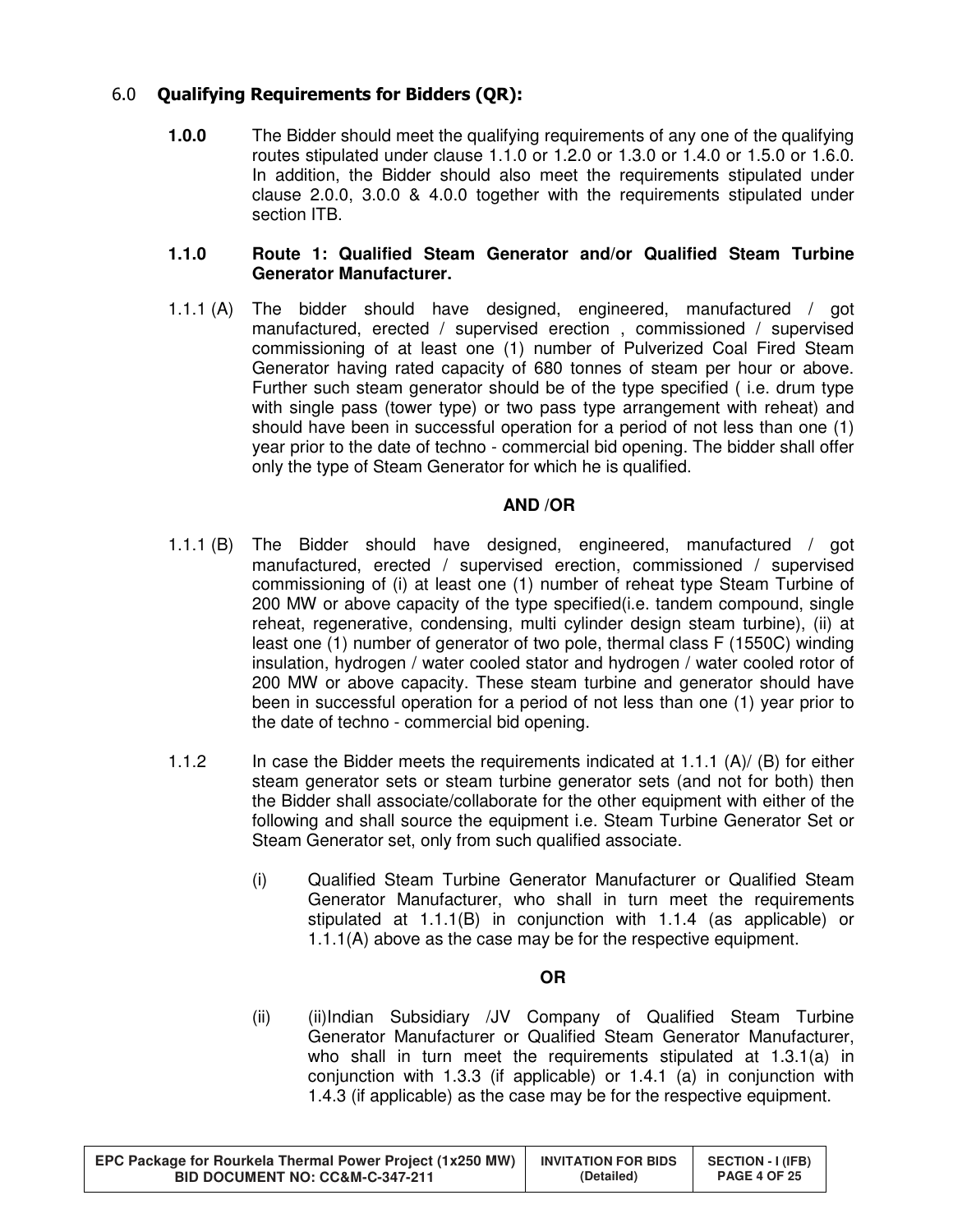| <b>DJU</b>                                                                                                                                                                                                                                                                                                                                                                                                                                                                                                                                                                                                                                                                                                                                                                                                                                                                                                                                                                                                                                                                                                                                                                                                                                                                                                    | <b>Executants</b>                                                                                                                                                                                                                                | <b>BG</b>      |
|---------------------------------------------------------------------------------------------------------------------------------------------------------------------------------------------------------------------------------------------------------------------------------------------------------------------------------------------------------------------------------------------------------------------------------------------------------------------------------------------------------------------------------------------------------------------------------------------------------------------------------------------------------------------------------------------------------------------------------------------------------------------------------------------------------------------------------------------------------------------------------------------------------------------------------------------------------------------------------------------------------------------------------------------------------------------------------------------------------------------------------------------------------------------------------------------------------------------------------------------------------------------------------------------------------------|--------------------------------------------------------------------------------------------------------------------------------------------------------------------------------------------------------------------------------------------------|----------------|
| For Steam Generator                                                                                                                                                                                                                                                                                                                                                                                                                                                                                                                                                                                                                                                                                                                                                                                                                                                                                                                                                                                                                                                                                                                                                                                                                                                                                           | The Bidder                                                                                                                                                                                                                                       |                |
|                                                                                                                                                                                                                                                                                                                                                                                                                                                                                                                                                                                                                                                                                                                                                                                                                                                                                                                                                                                                                                                                                                                                                                                                                                                                                                               | Indian Subsidiary / JV Company for Steam<br>Generator                                                                                                                                                                                            | 0.15%          |
|                                                                                                                                                                                                                                                                                                                                                                                                                                                                                                                                                                                                                                                                                                                                                                                                                                                                                                                                                                                                                                                                                                                                                                                                                                                                                                               | Other promoter having 25% or higher equity                                                                                                                                                                                                       | 0.15%          |
|                                                                                                                                                                                                                                                                                                                                                                                                                                                                                                                                                                                                                                                                                                                                                                                                                                                                                                                                                                                                                                                                                                                                                                                                                                                                                                               | participation in Indian Subsidiary Company/ JV                                                                                                                                                                                                   |                |
|                                                                                                                                                                                                                                                                                                                                                                                                                                                                                                                                                                                                                                                                                                                                                                                                                                                                                                                                                                                                                                                                                                                                                                                                                                                                                                               | Company for Steam Generator                                                                                                                                                                                                                      |                |
|                                                                                                                                                                                                                                                                                                                                                                                                                                                                                                                                                                                                                                                                                                                                                                                                                                                                                                                                                                                                                                                                                                                                                                                                                                                                                                               | QSGM (applicable if other than Bidder)                                                                                                                                                                                                           | 0.3%           |
| Turbine<br>Steam<br>For                                                                                                                                                                                                                                                                                                                                                                                                                                                                                                                                                                                                                                                                                                                                                                                                                                                                                                                                                                                                                                                                                                                                                                                                                                                                                       | The Bidder                                                                                                                                                                                                                                       |                |
| Generator                                                                                                                                                                                                                                                                                                                                                                                                                                                                                                                                                                                                                                                                                                                                                                                                                                                                                                                                                                                                                                                                                                                                                                                                                                                                                                     | QSTGM (applicable if other than Bidder)                                                                                                                                                                                                          | 0.3%           |
|                                                                                                                                                                                                                                                                                                                                                                                                                                                                                                                                                                                                                                                                                                                                                                                                                                                                                                                                                                                                                                                                                                                                                                                                                                                                                                               | Indian Subsidiary /JV Company for Steam                                                                                                                                                                                                          | 0.15%          |
|                                                                                                                                                                                                                                                                                                                                                                                                                                                                                                                                                                                                                                                                                                                                                                                                                                                                                                                                                                                                                                                                                                                                                                                                                                                                                                               | <b>Turbine Generator</b>                                                                                                                                                                                                                         |                |
|                                                                                                                                                                                                                                                                                                                                                                                                                                                                                                                                                                                                                                                                                                                                                                                                                                                                                                                                                                                                                                                                                                                                                                                                                                                                                                               | Other promoter having 25% or higher equity                                                                                                                                                                                                       | 0.15%          |
|                                                                                                                                                                                                                                                                                                                                                                                                                                                                                                                                                                                                                                                                                                                                                                                                                                                                                                                                                                                                                                                                                                                                                                                                                                                                                                               | participation in Indian Subsidiary Company/ JV<br>Company for Steam Turbine Generator                                                                                                                                                            |                |
|                                                                                                                                                                                                                                                                                                                                                                                                                                                                                                                                                                                                                                                                                                                                                                                                                                                                                                                                                                                                                                                                                                                                                                                                                                                                                                               | Qualified<br>Generator<br>Manufacturer                                                                                                                                                                                                           | 0.1%           |
|                                                                                                                                                                                                                                                                                                                                                                                                                                                                                                                                                                                                                                                                                                                                                                                                                                                                                                                                                                                                                                                                                                                                                                                                                                                                                                               | (if<br>applicable)                                                                                                                                                                                                                               |                |
| For project management if                                                                                                                                                                                                                                                                                                                                                                                                                                                                                                                                                                                                                                                                                                                                                                                                                                                                                                                                                                                                                                                                                                                                                                                                                                                                                     | The Bidder                                                                                                                                                                                                                                       |                |
| applicable as per clause                                                                                                                                                                                                                                                                                                                                                                                                                                                                                                                                                                                                                                                                                                                                                                                                                                                                                                                                                                                                                                                                                                                                                                                                                                                                                      | Project Management Organization                                                                                                                                                                                                                  | <b>INR 20</b>  |
| 3.0.0<br>For<br>if                                                                                                                                                                                                                                                                                                                                                                                                                                                                                                                                                                                                                                                                                                                                                                                                                                                                                                                                                                                                                                                                                                                                                                                                                                                                                            | The Bidder                                                                                                                                                                                                                                       | Million        |
| Engineering<br>applicable as per clause                                                                                                                                                                                                                                                                                                                                                                                                                                                                                                                                                                                                                                                                                                                                                                                                                                                                                                                                                                                                                                                                                                                                                                                                                                                                       |                                                                                                                                                                                                                                                  |                |
| 4.0.0                                                                                                                                                                                                                                                                                                                                                                                                                                                                                                                                                                                                                                                                                                                                                                                                                                                                                                                                                                                                                                                                                                                                                                                                                                                                                                         | <b>Architect Engineering Firm</b>                                                                                                                                                                                                                | <b>INR 1.5</b> |
|                                                                                                                                                                                                                                                                                                                                                                                                                                                                                                                                                                                                                                                                                                                                                                                                                                                                                                                                                                                                                                                                                                                                                                                                                                                                                                               |                                                                                                                                                                                                                                                  | Million        |
| In the deed of joint undertaking for steam generator and Auxiliaries, all the<br>$\bullet$<br>executants of DJU shall be jointly and severally liable to the Employer for<br>successful performance of the contract for the scope related to steam generator<br>and auxiliaries as per the format enclosed in the bidding documents.<br>In the deed of joint undertaking for steam turbine generator and auxiliaries all the<br>$\bullet$<br>executants of DJU shall be jointly and severally liable to the Employer for<br>successful performance of the contract for the scope related to Steam Turbine<br>Generator and Auxiliaries including turbine cycle, regenerated feed heating<br>and pumping system as per the format enclosed in the bidding documents.<br>Qualified Generator Manufacturer (where ever applicable) shall be liable to the<br>Employer for successful performance of the generator and its auxiliaries as per<br>the format enclosed in the bidding documents.<br>Where the Bank Guarantee (BG) amount is indicated as %, the same shall be %<br>$\bullet$<br>of the total contract price.<br>In case the Bidder gets qualified using notes and / or other clauses then the DJU<br>and BG requirement indicated in such notes / clauses shall also apply in addition<br>to above. |                                                                                                                                                                                                                                                  |                |
| furnished by the Bidder.                                                                                                                                                                                                                                                                                                                                                                                                                                                                                                                                                                                                                                                                                                                                                                                                                                                                                                                                                                                                                                                                                                                                                                                                                                                                                      | The Deed of Joint Undertaking shall be submitted along with techno-commercial<br>bid, falling which the Bidder shall be disqualified and its bid shall be rejected.<br>Applicable BGs are in addition to the contract performance security to be |                |

1.1.3 Bidder shall furnish Deeds of Joint Undertaking (DJU) as per the following table:

• Applicable BGs shall be furnished in case of award.

| EPC Package for Rourkela Thermal Power Project (1x250 MW) | <b>INVITATION FOR BIDS</b> | <b>SECTION - I (IFB)</b> |
|-----------------------------------------------------------|----------------------------|--------------------------|
| <b>BID DOCUMENT NO: CC&amp;M-C-347-211</b>                | (Detailed)                 | <b>PAGE 5 OF 25</b>      |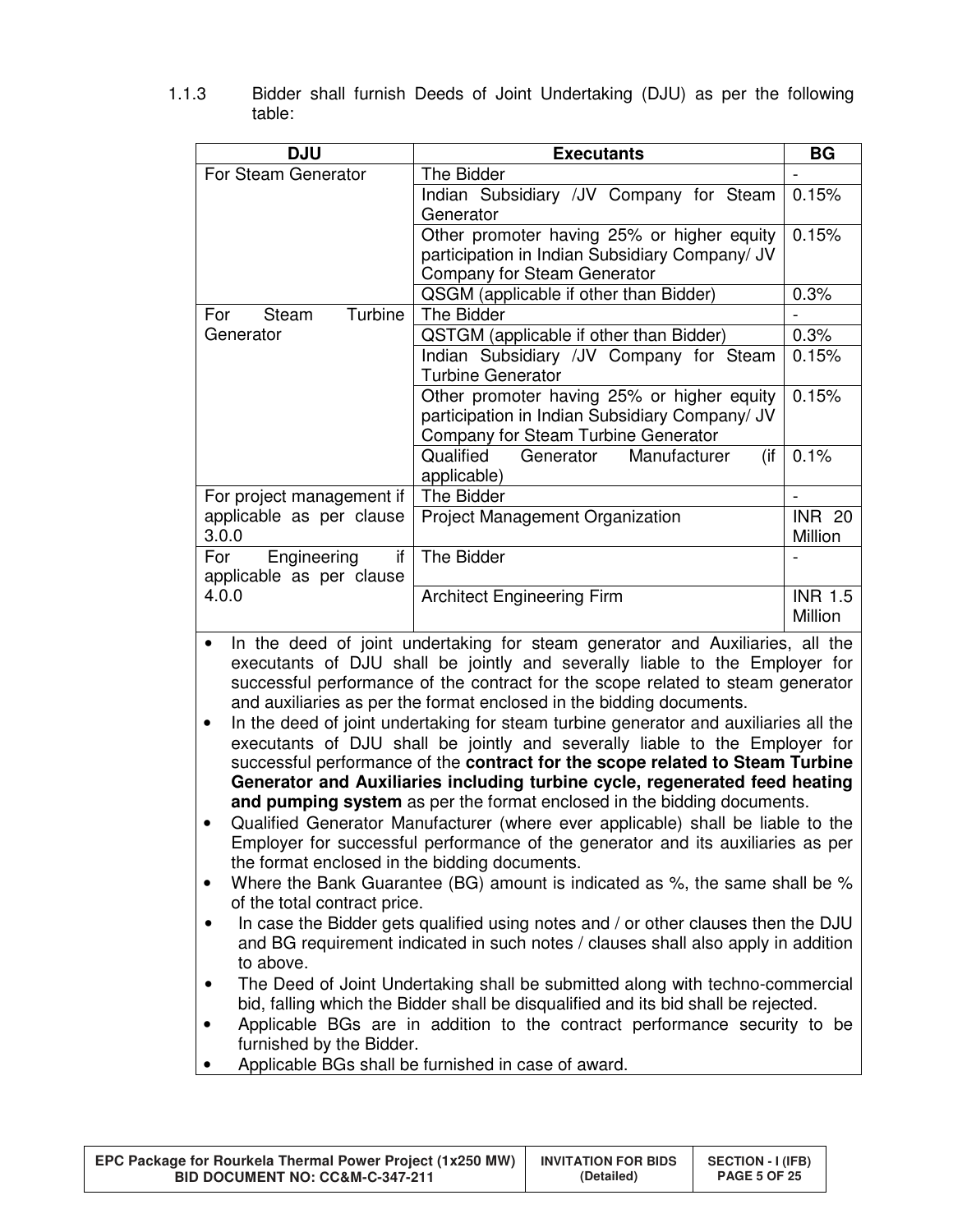1.1.4 A steam turbine manufacturer who meets the requirements of clause 1.1.1(b) except for generator would also qualify if he associates/collaborates with a Generator manufacturer who meets the requirements of clause 1.1.1(b) fully in respect of generator, hereinafter referred to as Qualified Generator Manufacturer.

> The Qualified Generator Manufacturer shall necessarily be one of the executants of DJU being submitted by the Bidder (for Steam Turbine Generator and auxiliaries) as per clause 1.1.3 above.

## **1.2.0 Route 2: Indian Steam Generator and Steam Turbine Generator Manufacturer**

1.2.1 The Bidder should be an Indian Steam Generator and Steam Turbine Generator Manufacturing company who have designed, engineered, manufactured/got manufactured, erected/ supervised erection, commissioned/ supervised commissioning (i) at least one (1) number pulverized coal fired steam generator for a 200 MW or higher size unit and (ii) at least one (1) number of reheat type of steam turbine and generator set of 200 MW or above capacity, which should have been in successful operation for a period of not less than one (1) year prior to the date of techno-commercial bid opening.

#### **1.3.0 Route 3: Indian Subsidiary Company of a Qualified Steam Generator Manufacturer and/or Qualified Steam Turbine Generator Manufacturer.**

1.3.1 (a) The Bidder shall be an Indian Subsidiary Company of a Qualified Steam Generator Manufacturer and/or a Qualified Steam Turbine Generator Manufacturer meeting requirements of clause 1.1.1 (A) and/or 1.1.1 (B) (as the case may be), registered in India under the Companies Act of India, as on the date of techno-commercial bid opening, for manufacturing steam generator and/or Steam Turbine Generator sets covering the type, size and rating specified. If the Subsidiary Company is incorporated as a public limited Company then it should have obtained certificate for Commencement of Business in India as on the date of techno-commercial bid opening.

> The Subsidiary Company shall remain a Subsidiary Company of the Qualified Steam Generator Manufacturer and/or Qualified Steam Turbine Generator Manufacturer for a minimum period of 7 years from the date of incorporation of such Subsidiary Company or up to the end of the defect liability period of the contract whichever is later.

- (b) In case the Bidder meets the requirements indicated at 1.3.1(a) for either steam Generator sets or steam turbine generator sets (and not for both) then the Bidder shall associate/collaborate for the other equipment with either of the following and shall source the equipment i.e. steam turbine generator set or steam generator set, only from such qualified associate.
	- (i) Qualified Steam Turbine Generator Manufacturer or Qualified Steam Generator Manufacturer, who shall in turn meet the requirements stipulated at 1.1.1(B) in conjunction with 1.1.4 (as applicable) or 1.1.1(A) above as the case may be.

| EPC Package for Rourkela Thermal Power Project (1x250 MW) | <b>INVITATION FOR BIDS</b> | <b>SECTION - I (IFB)</b> |
|-----------------------------------------------------------|----------------------------|--------------------------|
| <b>BID DOCUMENT NO: CC&amp;M-C-347-211</b>                | (Detailed)                 | <b>PAGE 6 OF 25</b>      |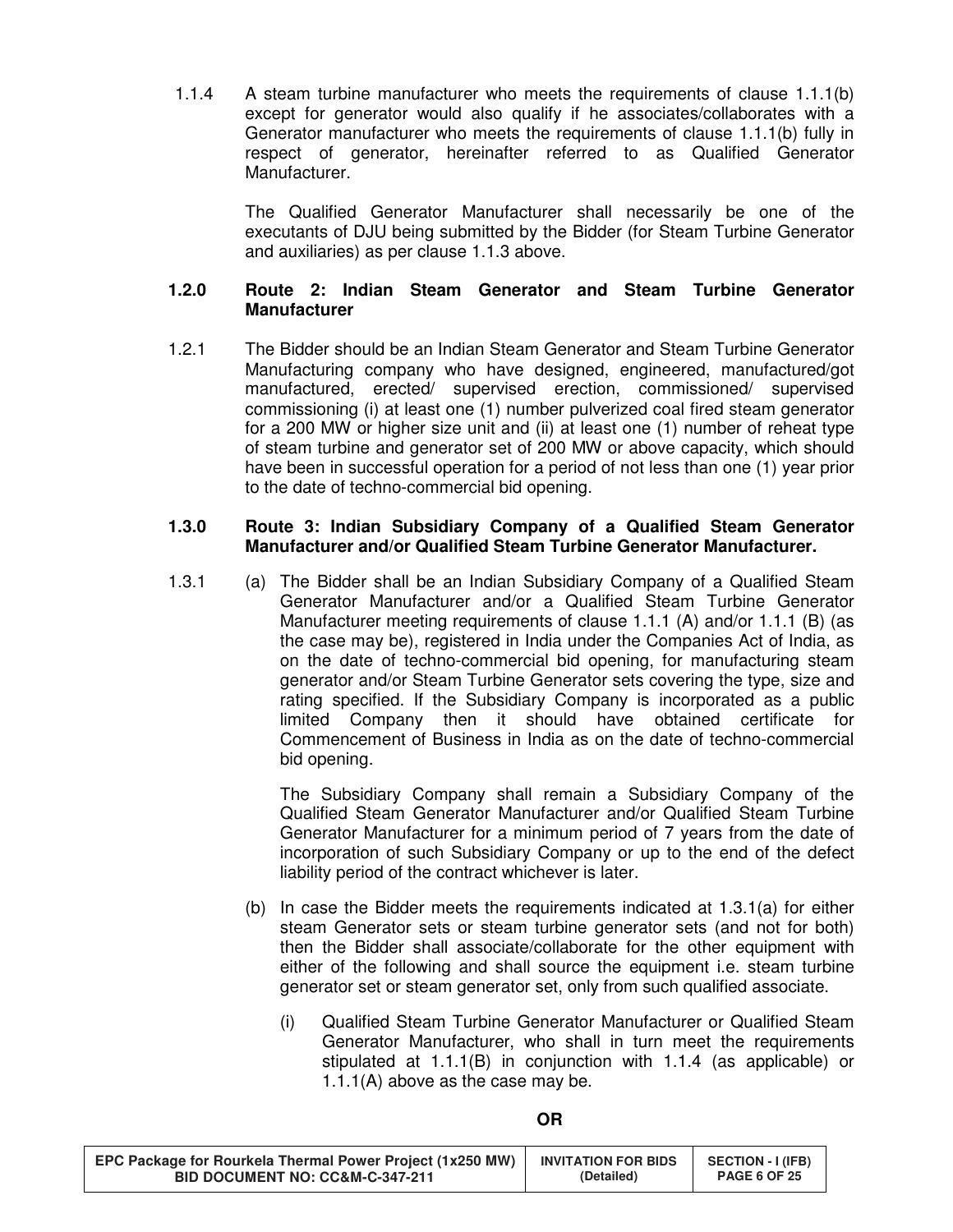- (ii) Indian subsidiary / JV Company of Qualified Steam Turbine Generator Manufacturer or Qualified Steam Generator Manufacturer, who shall in turn meet the requirements stipulated at 1.3.1 (a) in conjunction with 1.3.3 (if applicable) or 1.4.1 (a) in conjunction with 1.4.3 (if applicable) as the case may be.
- 1.3.2 The Bidder shall furnish Deeds of Joint Undertaking (DJUs) as per the following table:

| <b>DJU</b>                                                                                                                                                   | <b>Executants</b>                         | <b>BG</b>      |  |
|--------------------------------------------------------------------------------------------------------------------------------------------------------------|-------------------------------------------|----------------|--|
| For Steam Generator                                                                                                                                          | The Bidder                                |                |  |
|                                                                                                                                                              | QSGM                                      | 0.3%           |  |
|                                                                                                                                                              | Other promoter having 25% or higher       | 0.15%          |  |
|                                                                                                                                                              | equity participation in Indian Subsidiary |                |  |
|                                                                                                                                                              | Company/ JV Company for<br>Steam          |                |  |
|                                                                                                                                                              | Generator                                 |                |  |
|                                                                                                                                                              | Indian Subsidiary / JV Company for Steam  | 0.15%          |  |
|                                                                                                                                                              | (applicable if other<br>Generator<br>than |                |  |
|                                                                                                                                                              | Bidder)                                   |                |  |
| For Steam Turbine Generator                                                                                                                                  | The Bidder                                |                |  |
|                                                                                                                                                              | QSTGM                                     | 0.3%           |  |
|                                                                                                                                                              | Indian Subsidiary /JV Company for Steam   | 0.15%          |  |
|                                                                                                                                                              | Turbine Generator (applicable if other    |                |  |
|                                                                                                                                                              | than Bidder)                              |                |  |
|                                                                                                                                                              | Other promoter having 25% or higher       | 0.15%          |  |
|                                                                                                                                                              | equity participation in Indian Subsidiary |                |  |
|                                                                                                                                                              | Company/ JV Company for<br>Steam          |                |  |
|                                                                                                                                                              | <b>Turbine Generator</b>                  |                |  |
|                                                                                                                                                              | Qualified Generator Manufacturer<br>(if)  | 0.1%           |  |
|                                                                                                                                                              | applicable)                               |                |  |
| For project management<br>if I                                                                                                                               | The Bidder                                |                |  |
| applicable as per clause 3.0.0                                                                                                                               | Project Management Organization           | <b>INR 20</b>  |  |
|                                                                                                                                                              |                                           | Million        |  |
| For Engineering if applicable                                                                                                                                | The Bidder                                | <b>INR 1.5</b> |  |
| as per clause 4.0.0                                                                                                                                          | <b>Architect Engineering Firm</b>         | Million        |  |
| $\bullet$                                                                                                                                                    |                                           |                |  |
| In the deed of joint undertaking for steam generator and Auxiliaries, all the<br>executants of DJU shall be jointly and severally liable to the Employer for |                                           |                |  |
| successful performance of the contract for the scope related to steam generator                                                                              |                                           |                |  |
| and auxiliaries as per the format enclosed in the bidding documents.                                                                                         |                                           |                |  |
|                                                                                                                                                              |                                           |                |  |

- In the deed of joint undertaking for steam turbine generator and auxiliaries all the executants of DJU shall be jointly and severally liable to the Employer for successful performance of the **contract for the scope related to Steam Turbine Generator and Auxiliaries including turbine cycle, regenerated feed heating and pumping system** as per the format enclosed in the bidding documents.
- Qualified Generator Manufacturer (where ever applicable) shall be liable to the Employer for successful performance of the generator and its auxiliaries as per the format enclosed in the bidding documents.
- Where the Bank Guarantee (BG) amount is indicated as %, the same shall be % of the total contract price.
- In case the Bidder gets qualified using notes and / or other clauses then the DJU and BG requirement indicated in such notes / clauses shall also apply in addition to above.

| EPC Package for Rourkela Thermal Power Project (1x250 MW) | <b>INVITATION FOR BIDS</b> | <b>SECTION - I (IFB)</b> |
|-----------------------------------------------------------|----------------------------|--------------------------|
| <b>BID DOCUMENT NO: CC&amp;M-C-347-211</b>                | (Detailed)                 | <b>PAGE 7 OF 25</b>      |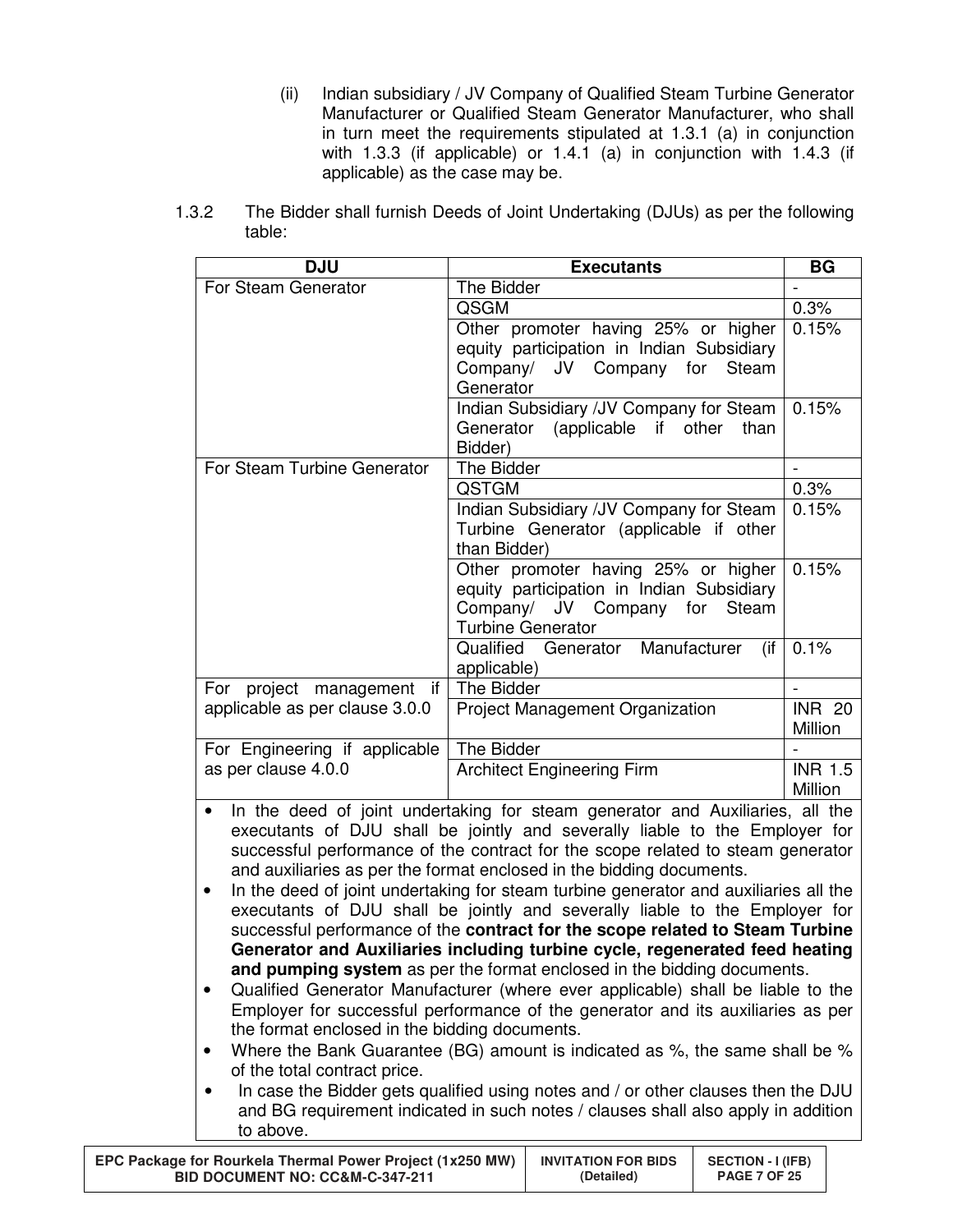- The Deed of Joint Undertaking shall be submitted along with techno-commercial bid, falling which the Bidder shall be disqualified and its bid shall be rejected.
- Applicable BGs are in addition to the contract performance security to be furnished by the Bidder.
- Applicable BGs shall be furnished in case of award.
- 1.3.3 In case the Bidder is an Indian Subsidiary Company of a steam turbine manufacturer as its promoter meeting the requirements of clause 1.1.1 (B) except for generator or if the Bidder's associate is steam turbine manufacturer meeting the requirements of clause 1.1.1(B) except for generator would also qualify provided the Subsidiary Company I JV Company of the steam turbine generator manufacturer associates with a Generator Manufacturer who meets the requirements of clause 1.1.1(B) fully in respect of generator.

 The Qualified Generator Manufacturer shall necessarily be one of the executants of DJU being submitted by the Bidder (for steam turbine generator and auxiliaries) as per clause 1.3.2 above.

## **1.4.0 Route 4: Indian Joint Venture (JV) Company for manufacturing of Steam Generator and/or Steam Turbine Generator in India between an Indian Company and a Qualified Steam Generator and/or Qualified Steam Turbine Generator Manufacturer.**

1.4.1 (a) The Bidder shall be a Joint Venture (JV) Company incorporated in India under the Companies Act of India, as on the date of techno-commercial bid opening, promoted by (i) an Indian Company registered in India under the Companies Act of India and (ii) a Qualified Steam Generator Manufacturer and/or Qualified Steam Turbine Generator Manufacturer meeting requirements of clause 1.1.1(A) and/or 1.1.1(B) (as the case may be), created for the purpose of manufacturing in India steam generator and/or steam turbine generator sets covering the type, size and rating specified. If the JV Company is incorporated as a public limited Company then it should have obtained certificate for Commencement of Business in India as on the date of techno-commercial bid opening.

> The Qualified Steam Generator Manufacturer and/or Qualified Steam Turbine Generator Manufacturer shall maintain a minimum equity participation of 26% in the JV Company for a lock-in period of 7 years from the date of incorporation of JV Company or up to the end of the defect liability period of the contract whichever is later.

> One of the promoters shall be a majority stakeholder who shall maintain a minimum equity participation of 51% in the JV Company for a lock in period of 7 years from the date of incorporation of JV Company or up to the end of the defect liability period of the contract whichever is later.

> In the event that the majority stake holder in the JV Company is an entity other than the Qualified Steam Generator Manufacturer and/or Qualified Steam Turbine Generator Manufacturer, it should be an Indian Company and should have executed, in the last 10 years, large industrial projects on EPC basis (with or without civil works) in the area of power, steel, oil & gas, petro-chemical, fertilizer and / or any other process industry with the total value of such projects being INR 10000 million or more. At least one of such projects should have a contract value of INR 4000 million or more.

| EPC Package for Rourkela Thermal Power Project (1x250 MW) | <b>INVITATION FOR BIDS</b> | <b>SECTION - I (IFB)</b> |
|-----------------------------------------------------------|----------------------------|--------------------------|
| <b>BID DOCUMENT NO: CC&amp;M-C-347-211</b>                | (Detailed)                 | <b>PAGE 8 OF 25</b>      |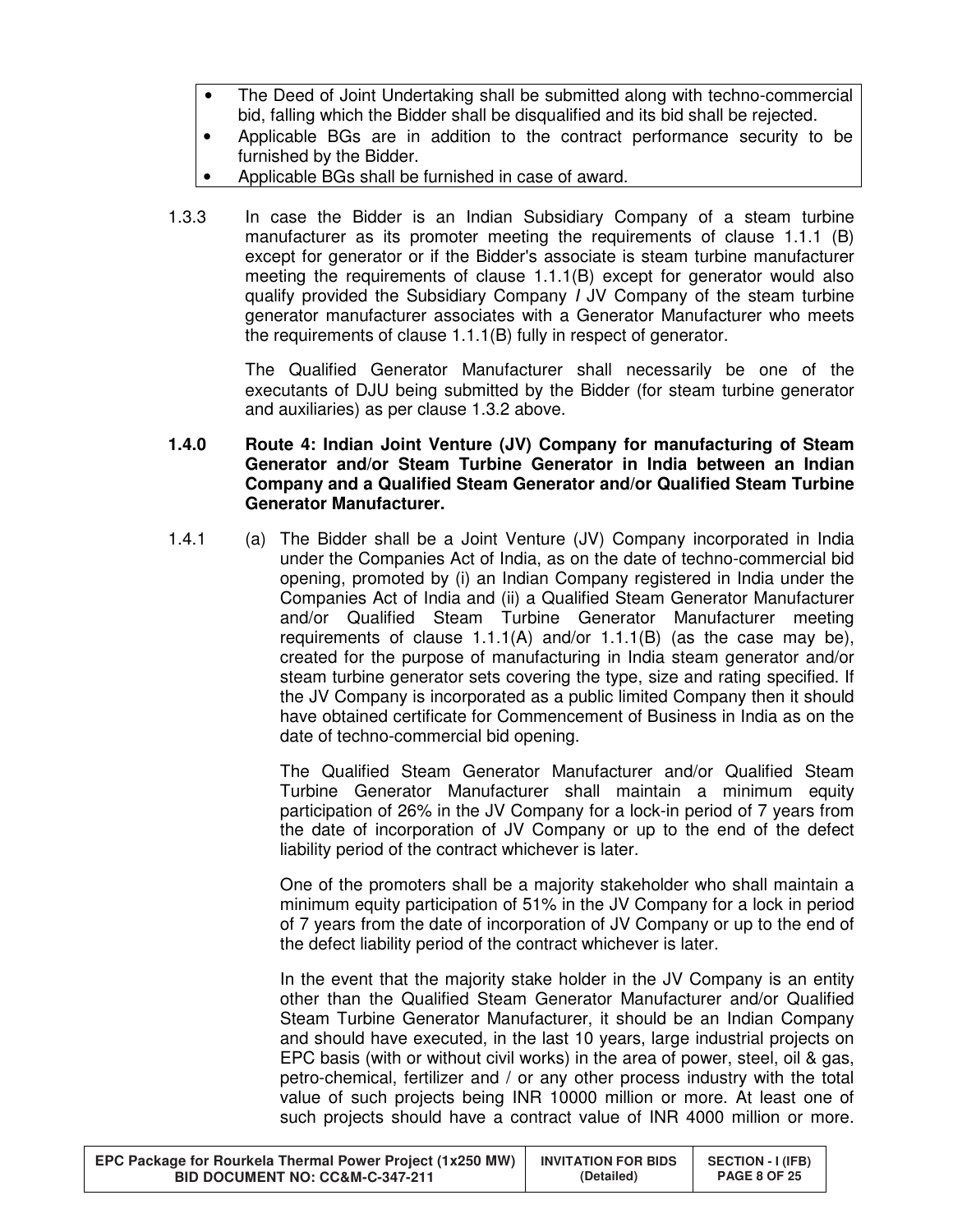These projects shall be in successful operation for a period of not less than one year prior to the date of techno-commercial bid opening.

- (b) In case the Bidder meets the requirements indicated at 1.4.1(a) for either steam Generator sets or steam turbine generator sets (and not for both) then the Bidder shall associate/ collaborate for the other equipment with either of the following and shall source the equipment i.e. steam turbine generator set or steam generator set, only from such qualified associate.
	- (i) Qualified Steam Turbine Generator Manufacturer or Qualified Steam Generator Manufacturer, who shall in turn meet the requirements stipulated at 1.1.1(B) in conjunction with 1.1.4 (as applicable) or 1.1.1(A) above as the case may be.

#### **OR**

- (ii) Indian subsidiary / JV Company of Qualified Steam Turbine Generator Manufacturer or Qualified Steam Generator Manufacturer, who shall in turn meet the requirements stipulated at 1.3.1 (a) in conjunction with 1.3.3 (if applicable) or 1.4.1(a) in conjunction-with 1.4.3 (if applicable) as the case may be.
- 1.4.2 The Bidder shall furnish Deeds of Joint Undertaking (DJUs) as per the following table:

| <b>DJU</b>                                           | <b>Executants</b>                                                                      | <b>BG</b>      |
|------------------------------------------------------|----------------------------------------------------------------------------------------|----------------|
| For Steam Generator                                  | The Bidder                                                                             |                |
|                                                      | QSGM                                                                                   | 0.3%           |
|                                                      | Other promoter having 25% or higher equity                                             | 0.15%          |
|                                                      | participation in Indian Subsidiary Company/                                            |                |
|                                                      | JV Company for Steam Generator                                                         |                |
|                                                      | Indian Subsidiary /JV Company for Steam                                                | 0.15%          |
|                                                      | Generator (applicable if other than Bidder)                                            |                |
| For Steam Turbine Generator                          | The Bidder                                                                             |                |
|                                                      | <b>QSTGM</b>                                                                           | 0.3%           |
|                                                      | Indian Subsidiary /JV Company for Steam                                                | 0.15%          |
|                                                      | Turbine Generator (applicable if other than                                            |                |
|                                                      | Bidder)                                                                                |                |
|                                                      | Other promoter having 25% or higher equity                                             | 0.15%          |
|                                                      | participation in Indian Subsidiary Company/                                            |                |
|                                                      | JV Company for Steam Turbine Generator                                                 |                |
|                                                      | Qualified<br>Generator<br>Manufacturer<br>(if                                          | 0.1%           |
|                                                      | applicable)                                                                            |                |
| For project management if                            | The Bidder                                                                             |                |
| applicable as per clause 3.0.0                       | Project Management Organization                                                        | <b>INR 20</b>  |
|                                                      |                                                                                        | Million        |
| For Engineering if applicable                        | The Bidder                                                                             |                |
| as per clause 4.0.0                                  | <b>Architect Engineering Firm</b>                                                      | <b>INR 1.5</b> |
|                                                      |                                                                                        | Million        |
| $\bullet$                                            | In the deed of joint undertaking for steam generator and Auxiliaries, all the          |                |
|                                                      | executants of DJU shall be jointly and severally liable to the Employer for successful |                |
|                                                      | performance of the contract for the scope related to steam generator and auxiliaries   |                |
| as per the format enclosed in the bidding documents. |                                                                                        |                |
|                                                      |                                                                                        |                |

| <b>EPC Package for Rourkela Thermal Power Project (1x250 MW)</b> | <b>INVITATION FOR BIDS</b> | <b>SECTION - I (IFB)</b> |
|------------------------------------------------------------------|----------------------------|--------------------------|
| BID DOCUMENT NO: CC&M-C-347-211                                  | (Detailed)                 | <b>PAGE 9 OF 25</b>      |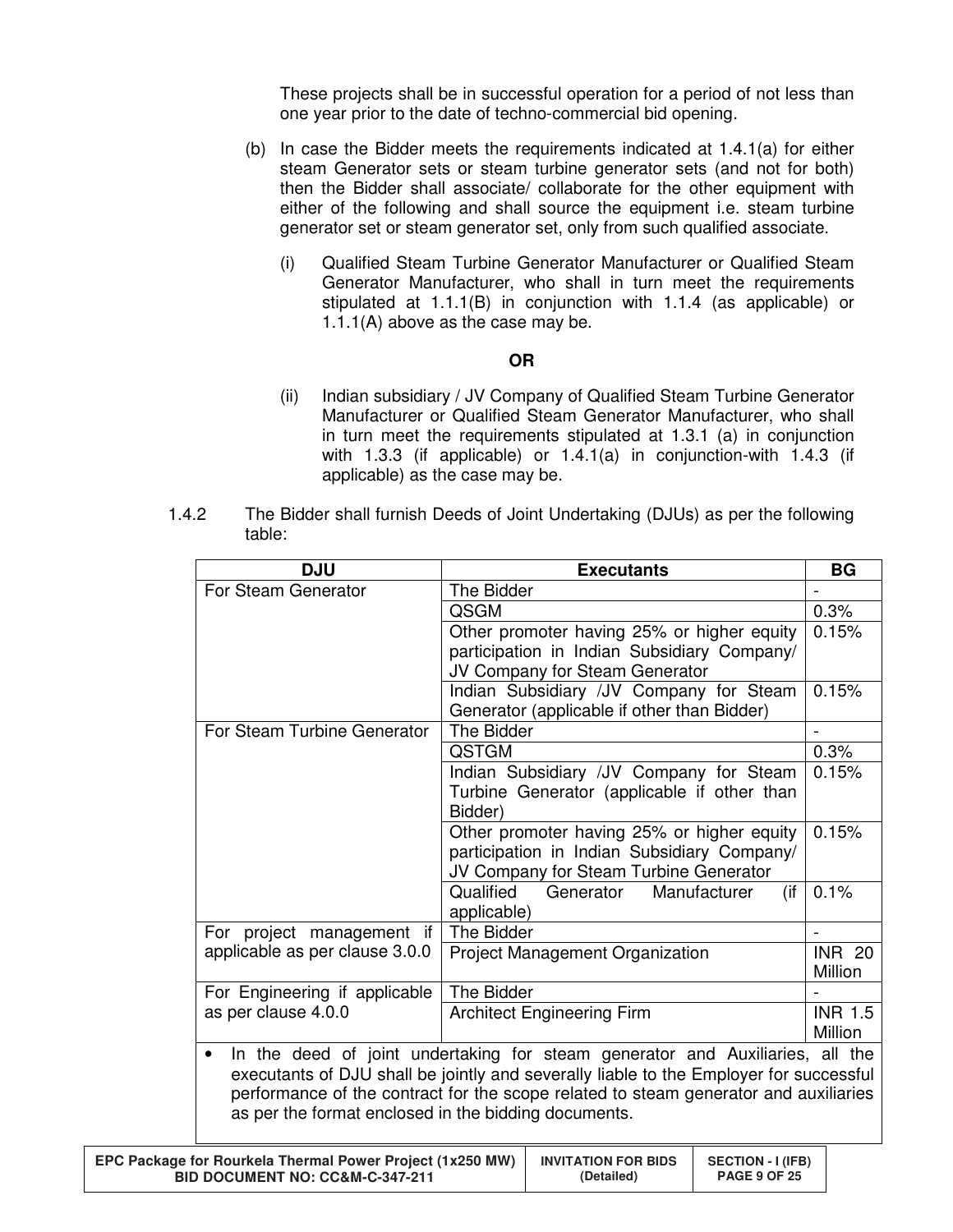- In the deed of joint undertaking for steam turbine generator and auxiliaries all the executants of DJU shall be jointly and severally liable to the Employer for successful performance of the **contract for the scope related to Steam Turbine Generator and Auxiliaries including turbine cycle, regenerated feed heating and pumping system** as per the format enclosed in the bidding documents.
- Qualified Generator Manufacturer (where ever applicable) shall be liable to the Employer for successful performance of the generator and its auxiliaries as per the format enclosed in the bidding documents.
- Where the Bank Guarantee (BG) amount is indicated as %, the same shall be % of the total contract price.
- In case the Bidder gets qualified using notes and / or other clauses then the DJU and BG requirement indicated in such notes / clauses shall also apply in addition to above.
- The Deed of Joint Undertaking shall be submitted along with techno-commercial bid, falling which the Bidder shall be disqualified and its bid shall be rejected.
- Applicable BGs are in addition to the contract performance security to be furnished by the Bidder.
- Applicable BGs shall be furnished in case of award.
- 1.4.3 In case the Bidder is an Indian Joint Venture Company with a steam turbine manufacturer as one of the promoters meeting the requirements of clause 1.1.1(B) except for generator or if the Bidder's associate is steam turbine manufacturer meeting the requirements of clause 1.1.1(B) except for generator would also qualify provided the JV Company/ Subsidiary Company of the steam turbine generator manufacturer associates with a Generator Manufacturer who meets the requirements of clause 1.1.1 (B) fully in respect of generator.

 The Qualified Generator Manufacturer shall necessarily be one of the executants of DJU being submitted by the Bidder (for steam turbine generator and auxiliaries) as per clause 1.4.2 above.

#### **1.5.0 Route 5: Indian Company who holds at least 51% equity in a Joint Venture Company for manufacturing Steam Generator and/or Steam Turbine Generator sets in India between an Indian Company and a Qualified Steam Generator and/or Qualified Steam Turbine Generator Manufacturer.**

1.5.1 (a) The Bidder shall be an Indian Company who holds majority stake in a Joint Venture Company incorporated in India under the Companies Act of India as on the date of techno-commercial bid opening, promoted by (i) a Company registered in India under the Companies Act of India and (ii) a Qualified Steam Generator and/or Qualified Steam Turbine Generator Manufacturer meeting requirements of clause 1.1.1(A) and/or 1.1.1 (B) (as the case may be), created for the purpose of manufacturing steam generator and/or steam turbine generator sets in India, covering the type, size and rating specified. If the JV Company is incorporated as a public limited Company then it should have obtained certificate for Commencement of Business in India as on the date of techno commercial bid opening.

> The Qualified Steam Generator and/or Qualified Steam Turbine Generator Manufacturer shall maintain a minimum equity participation of 26% in the JV Company for a lock-in period of 7 years from the date of incorporation of JV Company or up to the end of the defect liability period of the contract whichever is later.

| EPC Package for Rourkela Thermal Power Project (1x250 MW) | <b>INVITATION FOR BIDS</b> | SECTION - I (IFB)    |
|-----------------------------------------------------------|----------------------------|----------------------|
| <b>BID DOCUMENT NO: CC&amp;M-C-347-211</b>                | (Detailed)                 | <b>PAGE 10 OF 25</b> |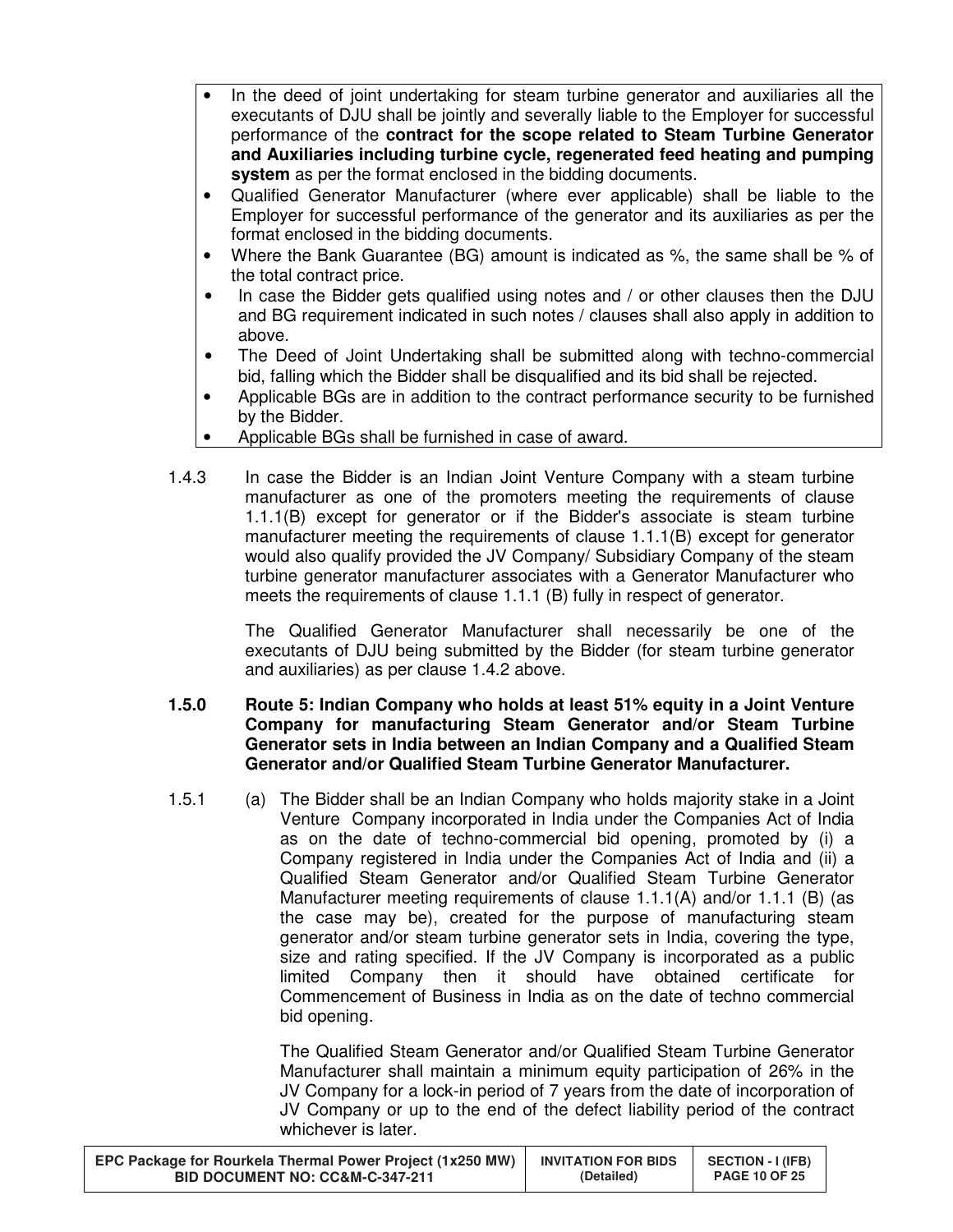The Bidder shall maintain a minimum equity participation of 51% in the JV Company for a lock in period of 7 years from the date of incorporation of JV Company or up to the end of the defect liability period of the contract whichever is later.

 The Bidder should have executed in the last 10 years large industrial projects on EPC basis (with or without civil works) in the area of power, steel, oil & gas, petro-chemical, fertilizer and / or any other process industry with the total value of such projects being INR 10000 million or more. At least one of such projects should have a contract value of INR 4000 million or more. These projects shall be in successful operation for a period of not less than one year prior to the date of techno-commercial bid opening.

- (b) In case the Bidder meets the requirements indicated at 1.5.1(a) for either steam Generator sets or steam turbine generator sets(and not for both) then the Bidder shall associate/ collaborate for the other equipment with either of the following and shall source the equipment i.e. steam turbine generator set or steam generator set, only from such qualified associate.
	- (i) Qualified Steam Turbine Generator Manufacturer or Qualified Steam Generator Manufacturer, who shall in turn meet the requirements stipulated at 1.1.1(B) in conjunction with 1.1.4 (as applicable) or 1.1.1(A) above as the case may be.

#### **OR**

- (ii) Indian subsidiary / JV Company of Qualified Steam Turbine Generator Manufacturer or Qualified Steam Generator Manufacturer, who shall in turn meet the requirements stipulated at 1.3.1 (a) in. conjunction with 1.3.3 (if applicable) or 1.4.1 (a) in conjunction with 1.4.3 (if applicable) as the case may be.
- 1.5.2 The Bidder shall furnish Deeds of Joint Undertaking (DJUs) as per the following table:

| <b>DJU</b>                                                                                              |                          | <b>Executants</b>                                                                |                                                  | <b>BG</b> |  |
|---------------------------------------------------------------------------------------------------------|--------------------------|----------------------------------------------------------------------------------|--------------------------------------------------|-----------|--|
| For Steam Generator                                                                                     | The Bidder               |                                                                                  |                                                  |           |  |
|                                                                                                         | QSGM                     |                                                                                  |                                                  | 0.3%      |  |
|                                                                                                         |                          | Indian Subsidiary / JV Company for Steam                                         |                                                  | 0.15%     |  |
|                                                                                                         | Generator                |                                                                                  |                                                  |           |  |
|                                                                                                         |                          | Other promoter having 25% or higher<br>equity participation in Indian Subsidiary |                                                  | 0.15%     |  |
|                                                                                                         |                          | Company/ JV Company for Steam                                                    |                                                  |           |  |
| For Steam Turbine Generator                                                                             | The Bidder               | Generator (applicable if other than Bidder)                                      |                                                  |           |  |
|                                                                                                         |                          |                                                                                  |                                                  |           |  |
|                                                                                                         | <b>QSTGM</b>             |                                                                                  |                                                  | 0.3%      |  |
|                                                                                                         |                          | Indian Subsidiary / JV Company for Steam                                         |                                                  | 0.15%     |  |
|                                                                                                         | <b>Turbine Generator</b> |                                                                                  |                                                  |           |  |
|                                                                                                         |                          | Other promoter having 25% or higher                                              |                                                  | 0.15%     |  |
|                                                                                                         |                          | equity participation in Indian Subsidiary                                        |                                                  |           |  |
|                                                                                                         |                          | Company/ JV Company for Steam Turbine                                            |                                                  |           |  |
|                                                                                                         |                          | Generator (applicable if other than Bidder)                                      |                                                  |           |  |
|                                                                                                         | Qualified                | Generator Manufacturer                                                           | (if                                              | 0.1%      |  |
|                                                                                                         | applicable)              |                                                                                  |                                                  |           |  |
| EPC Package for Rourkela Thermal Power Project (1x250 MW)<br><b>BID DOCUMENT NO: CC&amp;M-C-347-211</b> |                          | <b>INVITATION FOR BIDS</b><br>(Detailed)                                         | <b>SECTION - I (IFB)</b><br><b>PAGE 11 OF 25</b> |           |  |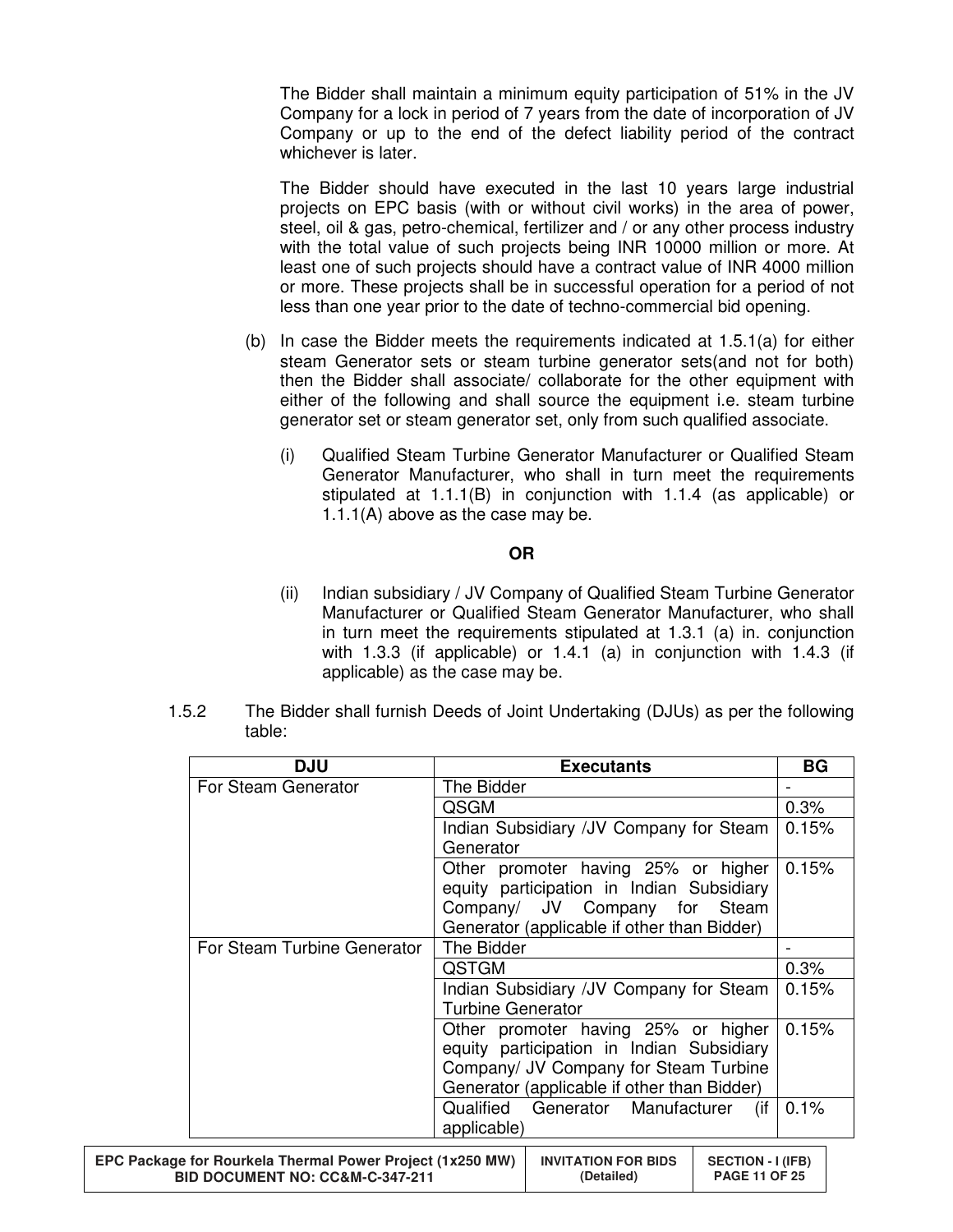| For project management if                                                                                                                                                                  | The Bidder                                                                                                                                                                                                                                                                                                                                                                                                                                                                                                                                                                                                                                                                                                                                                                                                                                                                                                                                                                                                                                                                                                                                                                                                                                                                                                                                                                                                                   |               |
|--------------------------------------------------------------------------------------------------------------------------------------------------------------------------------------------|------------------------------------------------------------------------------------------------------------------------------------------------------------------------------------------------------------------------------------------------------------------------------------------------------------------------------------------------------------------------------------------------------------------------------------------------------------------------------------------------------------------------------------------------------------------------------------------------------------------------------------------------------------------------------------------------------------------------------------------------------------------------------------------------------------------------------------------------------------------------------------------------------------------------------------------------------------------------------------------------------------------------------------------------------------------------------------------------------------------------------------------------------------------------------------------------------------------------------------------------------------------------------------------------------------------------------------------------------------------------------------------------------------------------------|---------------|
| applicable as per clause 3.0.0                                                                                                                                                             | Project Management Organization                                                                                                                                                                                                                                                                                                                                                                                                                                                                                                                                                                                                                                                                                                                                                                                                                                                                                                                                                                                                                                                                                                                                                                                                                                                                                                                                                                                              | <b>INR 20</b> |
|                                                                                                                                                                                            |                                                                                                                                                                                                                                                                                                                                                                                                                                                                                                                                                                                                                                                                                                                                                                                                                                                                                                                                                                                                                                                                                                                                                                                                                                                                                                                                                                                                                              | Million       |
| For Engineering if applicable                                                                                                                                                              | The Bidder                                                                                                                                                                                                                                                                                                                                                                                                                                                                                                                                                                                                                                                                                                                                                                                                                                                                                                                                                                                                                                                                                                                                                                                                                                                                                                                                                                                                                   |               |
| as per clause 4.0.0                                                                                                                                                                        | <b>Architect Engineering Firm</b>                                                                                                                                                                                                                                                                                                                                                                                                                                                                                                                                                                                                                                                                                                                                                                                                                                                                                                                                                                                                                                                                                                                                                                                                                                                                                                                                                                                            | $INR$ 1.5     |
|                                                                                                                                                                                            |                                                                                                                                                                                                                                                                                                                                                                                                                                                                                                                                                                                                                                                                                                                                                                                                                                                                                                                                                                                                                                                                                                                                                                                                                                                                                                                                                                                                                              | Million       |
| $\bullet$<br>the format enclosed in the bidding documents.<br>of the total contract price.<br>to above.<br>furnished by the Bidder.<br>Applicable BGs shall be furnished in case of award. | In the deed of joint undertaking for steam generator and Auxiliaries, all the<br>executants of DJU shall be jointly and severally liable to the Employer for<br>successful performance of the contract for the scope related to steam generator<br>and auxiliaries as per the format enclosed in the bidding documents.<br>In the deed of joint undertaking for steam turbine generator and auxiliaries all the<br>executants of DJU shall be jointly and severally liable to the Employer for<br>successful performance of the contract for the scope related to Steam Turbine<br>Generator and Auxiliaries including turbine cycle, regenerated feed heating<br>and pumping system as per the format enclosed in the bidding documents.<br>Qualified Generator Manufacturer (where ever applicable) shall be liable to the<br>Employer for successful performance of the generator and its auxiliaries as per<br>Where the Bank Guarantee (BG) amount is indicated as %, the same shall be %<br>In case the Bidder gets qualified using notes and / or other clauses then the DJU<br>and BG requirement indicated in such notes / clauses shall also apply in addition<br>The Deed of Joint Undertaking shall be submitted along with techno-commercial<br>bid, falling which the Bidder shall be disqualified and its bid shall be rejected.<br>Applicable BGs are in addition to the contract performance security to be |               |
|                                                                                                                                                                                            |                                                                                                                                                                                                                                                                                                                                                                                                                                                                                                                                                                                                                                                                                                                                                                                                                                                                                                                                                                                                                                                                                                                                                                                                                                                                                                                                                                                                                              |               |

1.5.3 In case the Indian Joint Venture Company of the Bidder has a steam turbine manufacturer as one of its promoters, who meets the requirements of clause 1.1.1(B) except for generator or if the Bidder's associate is steam turbine manufacturer meeting the requirements of clause 1.1.1(B) except for generator would also qualify provided the JV Company/ Subsidiary Company of the steam turbine generator manufacturer associates with a Generator Manufacturer who meets the requirements of clause 1.1.1 (B) fully in respect of generator. The Qualified Generator Manufacturer shall necessarily be one of the

executants of DJU being submitted by the Bidder (for steam turbine generator and auxiliaries) as per clause 1.5.2 above.

# **1.6.0 Route 6: Company having experience of 250 MW units on EPC basis**

1.6.1 (a) The bidder should have executed on Engineering, Procurement and Construction (EPC) basis, minimum one (1) no. Pulverized Coal fired unit of at least 250 MW capacity comprising of Steam Generator and Steam Turbine Generator sets along with their associated auxiliary equipments, electrostatic precipitators/bag filters, switchyard, coal handling plant, ash handling plant, cooling towers, condenser cooling water system including associated civil works for the above equipments and systems which is in successful operation for a period of not less than one (1) year prior to the date of techno - commercial bid opening.

| EPC Package for Rourkela Thermal Power Project (1x250 MW) | <b>INVITATION FOR BIDS</b> | SECTION - I (IFB)    |
|-----------------------------------------------------------|----------------------------|----------------------|
| <b>BID DOCUMENT NO: CC&amp;M-C-347-211</b>                | (Detailed)                 | <b>PAGE 12 OF 25</b> |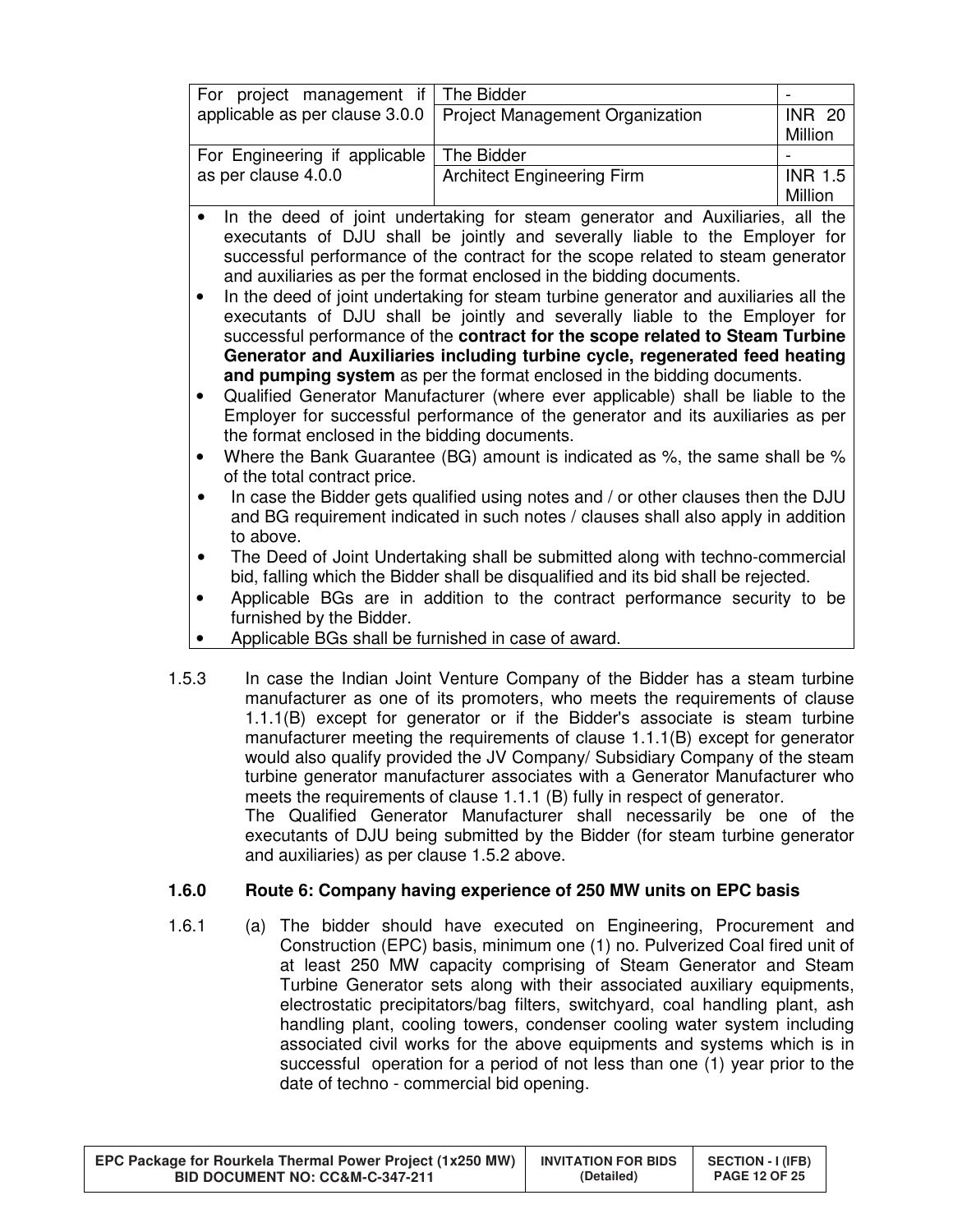- (b) The Bidder meeting the requirements indicated at 1.6.1(a) above except for electrostatic precipitators/bag filters, Switchyard, Coal Handling plant, ash handling plant, Cooling Towers, Condenser Cooling water system, would also qualify provided the Bidder meets requirement indicated at 3.1.0 (b) or associates with a Project Management Organization meeting the requirement indicated at 3.1.0 (b)
- 1.6.2 The Bidder shall associate/ collaborate for the (i) Steam Generator and (ii) Steam Turbine Generator sets and shall source these equipments only from associate / collaborator who meet the following:
	- (i) Qualified Steam Generator Manufacturer, who shall in turn meet the requirement stipulated at 1.1.1(A) **Or**

Indian subsidiary / JV Company of qualified Steam Generator Manufacturer, who shall in turn meet the requirements, stipulated at 1.3.1(a) or 1.4.1 (a) as the case may be.

(ii) Qualified Steam Turbine Generator Manufacturer, who shall in turn meet the requirement stipulated at 1.1.1(B) in conjunction with 1.1.4 (as applicable) above.

**Or** 

Indian subsidiary / JV Company of qualified Steam Turbine Generator Manufacturer, who shall in turn meet the requirements, stipulated at 1.3.1(a) in conjunction with 1.3.3 (if applicable) or 1.4.1 (a) in conjunction with 1.4.3 (if applicable).

| 1.6.3 | The Bidder shall furnish Deeds of joint Undertaking (DJUs) as per the following |
|-------|---------------------------------------------------------------------------------|
|       | table:                                                                          |

| <b>DJU</b>                  | <b>Executants</b>                                                                                                                             | <b>BG</b> |
|-----------------------------|-----------------------------------------------------------------------------------------------------------------------------------------------|-----------|
| For Steam Generator         | The Bidder                                                                                                                                    |           |
|                             | QSGM                                                                                                                                          | 0.3%      |
|                             | Indian Subsidiary /JV Company for Steam<br>Generator                                                                                          | 0.15%     |
|                             | Other promoter having 25% or higher<br>equity participation in Indian Subsidiary<br>Company/ JV Company for Steam<br>Generator                | 0.15%     |
| For Steam Turbine Generator | The Bidder                                                                                                                                    |           |
|                             | <b>QSTGM</b>                                                                                                                                  | 0.3%      |
|                             | Indian Subsidiary / JV Company for Steam<br><b>Turbine Generator</b>                                                                          | 0.15%     |
|                             | Other promoter having 25% or higher<br>equity participation in Indian Subsidiary<br>Company/ JV Company for Steam<br><b>Turbine Generator</b> | 0.15%     |
|                             | (if)<br>Qualified Generator Manufacturer<br>applicable)                                                                                       | 0.1%      |

| EPC Package for Rourkela Thermal Power Project (1x250 MW)<br><b>INVITATION FOR BIDS</b><br><b>BID DOCUMENT NO: CC&amp;M-C-347-211</b><br>(Detailed) |
|-----------------------------------------------------------------------------------------------------------------------------------------------------|
|-----------------------------------------------------------------------------------------------------------------------------------------------------|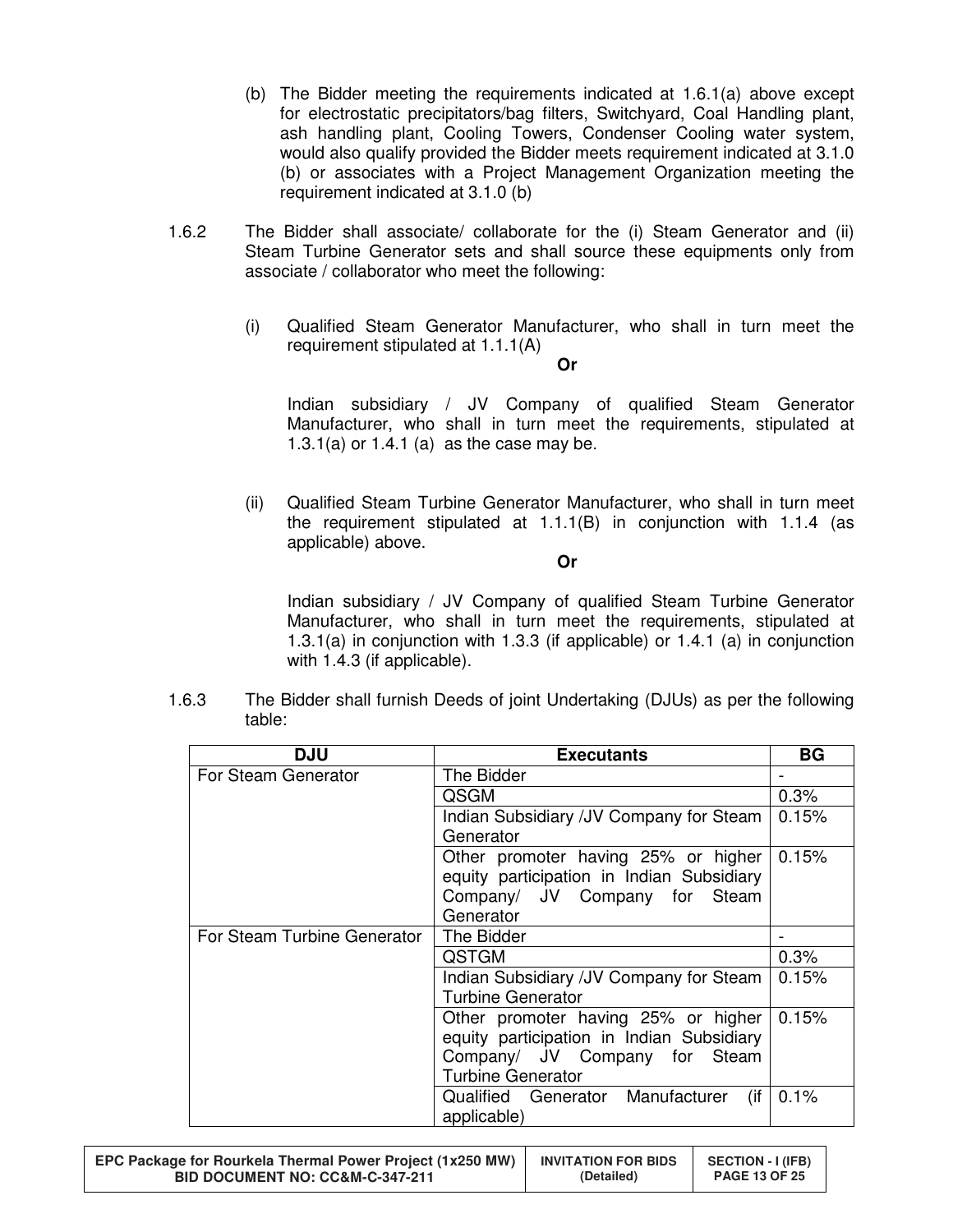| For project management if                     | The Bidder                                                                           | $\overline{a}$ |
|-----------------------------------------------|--------------------------------------------------------------------------------------|----------------|
| applicable as per clause 3.0.0                | Project Management Organization                                                      | <b>INR 20</b>  |
|                                               |                                                                                      | Million        |
| For Engineering if applicable                 | The Bidder                                                                           |                |
| as per clause 4.0.0                           | <b>Architect Engineering Firm</b>                                                    | INR 1.5        |
|                                               |                                                                                      | Million        |
|                                               | In the deed of joint undertaking for steam generator and Auxiliaries, all the        |                |
|                                               | executants of DJU shall be jointly and severally liable to the Employer for          |                |
|                                               | successful performance of the contract for the scope related to steam generator      |                |
|                                               | and auxiliaries as per the format enclosed in the bidding documents.                 |                |
|                                               | In the deed of joint undertaking for steam turbine generator and auxiliaries all the |                |
|                                               | executants of DJU shall be jointly and severally liable to the Employer for          |                |
|                                               | successful performance of the contract for the scope related to Steam Turbine        |                |
|                                               | Generator and Auxiliaries including turbine cycle, regenerated feed heating          |                |
|                                               | and pumping system as per the format enclosed in the bidding documents.              |                |
|                                               | Qualified Generator Manufacturer (where ever applicable) shall be liable to the      |                |
|                                               | Employer for successful performance of the generator and its auxiliaries as per      |                |
| the format enclosed in the bidding documents. |                                                                                      |                |
|                                               |                                                                                      |                |
|                                               | Where the Bank Guarantee (BG) amount is indicated as %, the same shall be %          |                |
| of the total contract price.                  |                                                                                      |                |
|                                               | In case the Bidder gets qualified using notes and / or other clauses then the DJU    |                |
|                                               | and BG requirement indicated in such notes / clauses shall also apply in addition    |                |
| to above.                                     |                                                                                      |                |
|                                               | The Deed of Joint Undertaking shall be submitted along with techno-commercial        |                |
|                                               | bid, falling which the Bidder shall be disqualified and its bid shall be rejected.   |                |
|                                               | Applicable BGs are in addition to the contract performance security to be            |                |
| furnished by the Bidder.                      |                                                                                      |                |

- Applicable BGs shall be furnished in case of award.
- 1.6.4 In case the Bidder's associate is steam turbine manufacturer meeting the requirements of clause 1.1.1(B) except for generator would also qualify if he associates/collaborates with a Generator manufacturer who meets the requirements of clause 1.1.1(B) fully, in respect of generator.

The Qualified Generator Manufacturer shall necessarily be one of the executants of DJU being submitted by the Bidder (for Steam Turbine Generator and auxiliaries) as per clause 1.6.3 above.

## **Notes for clause 1.0.0**

## (1) **Definitions**

- (i) "Qualified Steam Generator Manufacturer" (QSGM) means a manufacturer meeting requirements stipulated at 1.1.1(A)
- (ii) "Qualified Steam Turbine Generator Manufacturer' (QSTGM) means a manufacturer meeting requirements stipulated at 1.1.1 (B).
- (iii) Wherever "Indian Manufacturing Company" is indicated, the same shall mean a Subsidiary Company or a Joint Venture Company or an Indian Steam Generator Manufacturing Company or an Indian Steam Turbine Generator Manufacturing Company registered in India under the Companies Act of India or as per the prevailing laws of India.
- (iv) Wherever the term 'coal fired' is appearing above, "coal" shall be deemed to also include bituminous coal/sub bituminous coal/brown coal/lignite

| EPC Package for Rourkela Thermal Power Project (1x250 MW) | <b>INVITATION FOR BIDS</b> | <b>SECTION - I (IFB)</b> |
|-----------------------------------------------------------|----------------------------|--------------------------|
| <b>BID DOCUMENT NO: CC&amp;M-C-347-211</b>                | (Detailed)                 | <b>PAGE 14 OF 25</b>     |
|                                                           |                            |                          |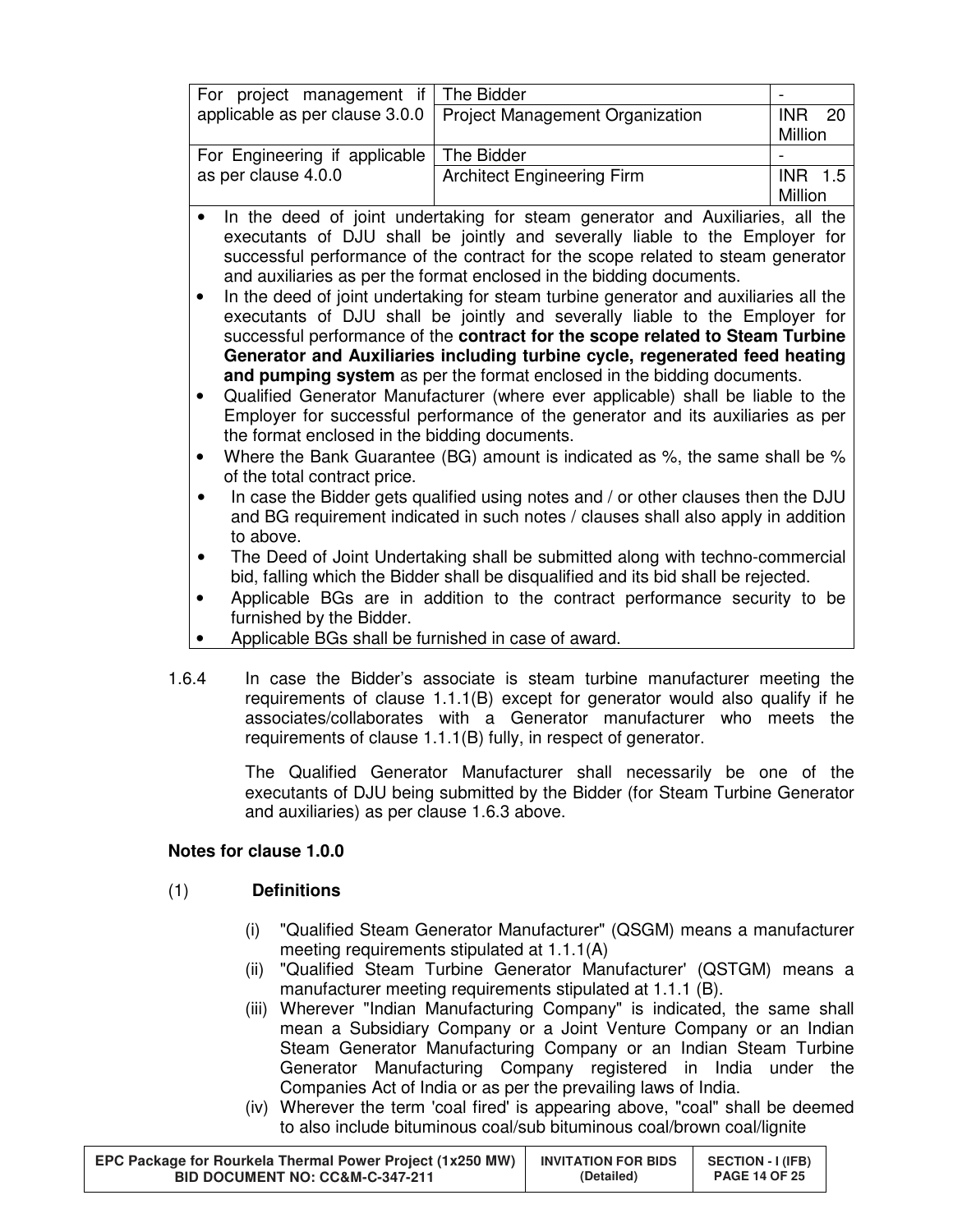# (2) **Erection/Commissioning**

Where erection/ supervision of erection and commissioning/ supervision of commissioning has not been in the scope of the Bidder as mentioned in clause 1.1.0 and 1.2.0, he should have acted as an advisor for erection and commissioning of the Steam Generator & auxiliaries/Steam Turbine & Generator, as the case may be. Necessary documents / certificates from the client, in support of above shall be furnished along with the techno-commercial bid.

# (3) **Direct /Indirect order**

- i) The Bidder I Qualified Steam Generator Manufacturer / Qualified Steam Turbine Generator Manufacturer / Qualified Generator Manufacturer shall also be considered qualified, in case the award for the reference works (steam generator I Turbine and generator) has been received by the Bidder / Qualified Steam Generator Manufacturer I Qualified Steam Turbine Generator Manufacturer / Qualified Generator Manufacturer either directly from owner of plant or any other intermediary organization. A certificate from such owner of plant or the intermediary organization shall be required to be furnished by the Bidder I Qualified Steam Generator Manufacturer I Qualified Steam Turbine Generator Manufacturer / Qualified Generator Manufacturer along with its technocommercial bid in support of its claim of meeting requirement stipulated at 1.1.1(A), 1.1.1(B), 1.1.4 and 1.2.1 above as the case may be.
- ii) Certificate from owner of the plant shall also be furnished by the Bidder / Qualified Steam Generator Manufacturer / Qualified Steam Turbine Generator Manufacturer for the successful operation of the steam generator / turbine generator set as specified at requirement stipulated at 1.1.1(A), 1.1.1(B), 1.1.4 and 1.2.1 above as the case may be along with the techno-commercial bid.

#### (4) **Holding Company as a Qualified Steam Generator Manufacturer and/or Qualified Steam Turbine Generator Manufacturer**

- (i) A Holding Company, singularly or collectively along with its Subsidiaries (held either directly or indirectly), meeting the requirements of clause 1.1.1 (A)  $/$  1.1.1 (B) above, and also owning the technology for steam generators / steam turbine generators, shall also be considered as Qualified Steam Generator Manufacturer / Qualified Steam Turbine Generator Manufacturer. However, in such a case either .the Indian subsidiary Company created for manufacturing of steam generator / steam turbine generators in India shall be a subsidiary of the Holding Company or the Holding Company shall maintain a minimum equity of 26% in the Joint Venture Company, created for manufacturing of steam generator / steam turbine generators in India.
- (ii) In such a case, the Holding Company and all such subsidiaries lending strength / experience to the Holding Company shall necessarily be part of the DJU being submitted by the Bidder for successful performance of the contract for the scope related to steam turbine generator and auxiliaries including turbine cycle, regenerative feed heating and pumping system /

| EPC Package for Rourkela Thermal Power Project (1x250 MW) | <b>INVITATION FOR BIDS</b> | SECTION - I (IFB)    |
|-----------------------------------------------------------|----------------------------|----------------------|
| BID DOCUMENT NO: CC&M-C-347-211                           | (Detailed)                 | <b>PAGE 15 OF 25</b> |
|                                                           |                            |                      |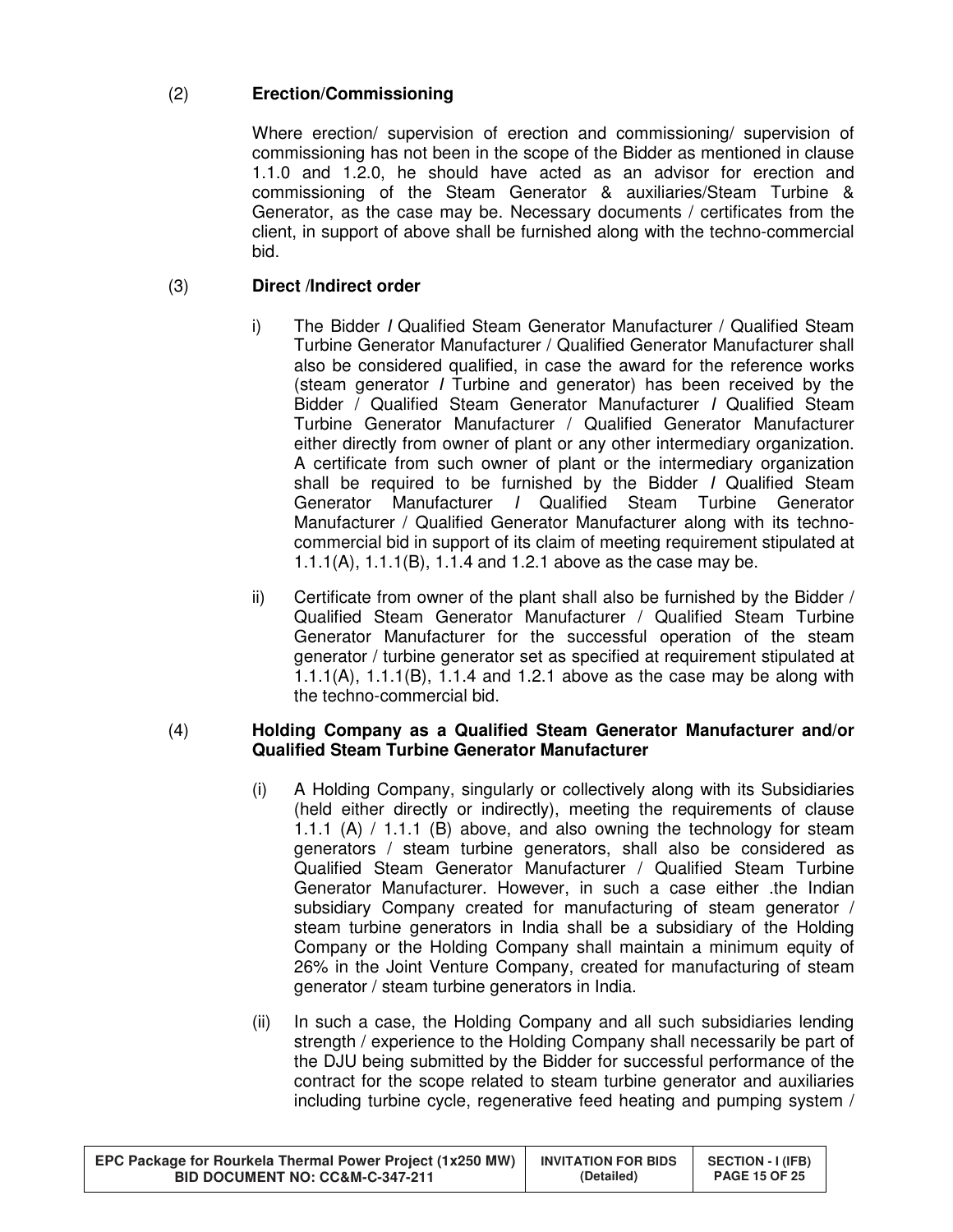contract for the scope related to steam generator and auxiliaries (as the case may be) as per the format enclosed in bidding documents.

In case of award, if the Holding Company itself is not the Bidder as a Qualified Steam Generator / Qualified Steam Turbine Generator Manufacturer, the Holding Company and all such entities lending strength / experience to the Holding Company shall each be required to furnish separate on demand bank guarantees for an amount aggregating 0.6% of the total contract price of the EPC Package divided equally among them, in addition to the contract performance security to be furnished by the Bidder. This bank guarantee requirement shall supersede bank guarantee requirement stipulated at clause 1.1.0 (applicable for associate), 1.3.0, 1.4.0, 1.5.0 & 1.6.0 for the Qualified Steam Generator I Qualified Steam Turbine Generator Manufacturer.

However, in case the Holding Company itself is the Bidder as a Qualified Steam Generator Manufacturer I Qualified Steam Turbine Generator Manufacturer as per clause 1.1.0, Bidder shall submit its board resolution stating that in case of any likely change of management control of any of these subsidiaries, the Bidder shall arrange for separate on demand bank guarantees from all such entities lending strength I experience to the Holding Company for fulfillment of requirement of clause 1.1.1(A) I 1.1.1(B) for an amount aggregating 0.6% of the total contract price of the EPC Package divided equally among them before the change in management control actually occurs.

(iii) As an alternative to the requirements of Note 4(ii) above, the Holding Company, as a Qualified Steam Generator Manufacturer , Qualified Steam Turbine Generator Manufacturer, shall necessarily be part of the DJU being submitted by the Bidder for successful performance of the contract for the scope related to steam turbine generator and auxiliaries including turbine cycle, regenerative feed heating and pumping system/ contract for the scope related to steam generator and auxiliaries (as the case may be) as per the format enclosed in bidding documents. However, the Bidder shall submit a board resolution of the Holding Company stating that in case of any likely change of management control of any of these subsidiaries, the Holding Company shall arrange for signing of DJU by all such subsidiaries lending strength/ experience to the Holding Company for fulfillment of requirement of clause  $1.1.1(A)$  /  $1.1.1(B)$ , in line with the requirements of Note 4(ii) above before the change in management control actually occurs.

In case of award, if the Holding Company itself is not the Bidder as a Qualified Steam Generator Manufacturer/ Qualified Steam Turbine Generator Manufacturer, the Holding Company shall be required to furnish separate on demand bank guarantee for an amount of 0.6% of the total contract price of the EPC Package, in addition to the contract performance security to be furnished by the Bidder. This bank guarantee requirement shall supersede bank guarantee requirement stipulated at clause 1.1.0 (applicable for associate), 1.3.0, 1.4.0, 1.5.0 & 1.6.0 for the Qualified steam generator/ Qualified Steam Turbine Generator Manufacturer. In case of any likely change of management control of any of its subsidiaries lending strength/ experience, the Holding Company shall arrange for signing of DJU and bank guarantees from all such

| EPC Package for Rourkela Thermal Power Project (1x250 MW) | <b>INVITATION FOR BIDS</b> | SECTION - I (IFB)    |
|-----------------------------------------------------------|----------------------------|----------------------|
| BID DOCUMENT NO: CC&M-C-347-211                           | (Detailed)                 | <b>PAGE 16 OF 25</b> |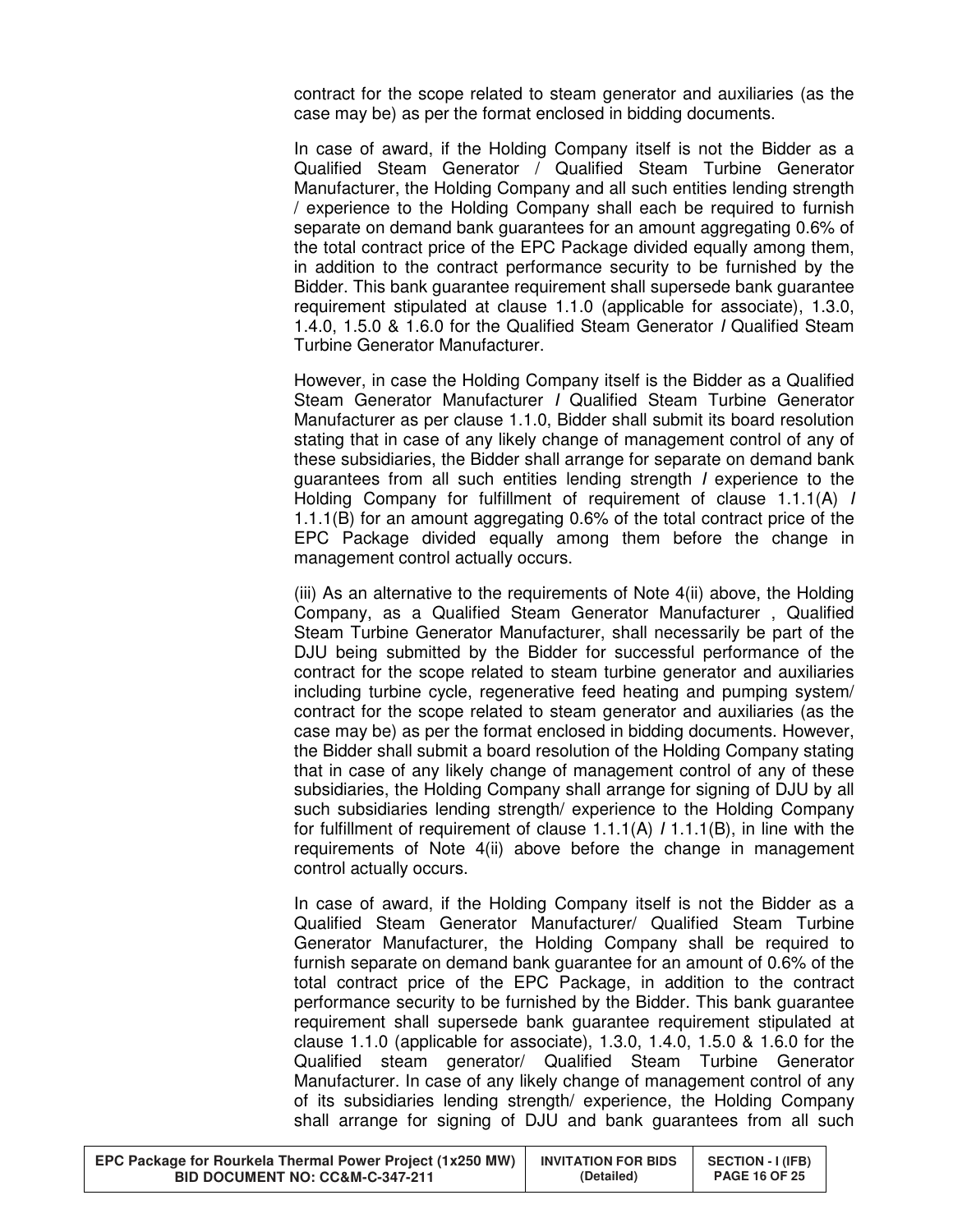subsidiaries lending strength *I* experience to the Holding Company for fulfillment of requirement of clause 1.1.1 (A)  $/$  1.1.1 (B), in line with Note 4(ii) above before the change in management control actually occurs, in addition to the bank guarantee already furnished by the Holding Company.

However, in case the Holding Company itself is the Bidder as a Qualified steam generator manufacturer I Qualified Steam Turbine Generator Manufacturer as per clause 1.1.0, and anticipates change of management control of any of its subsidiaries lending strength/ experience for fulfillment of requirement of clause 1.1.1 (A) I 1.1.1 (B), the Holding Company shall arrange for signing of DJU and bank guarantees from all such subsidiaries lending strength / experience to the Holding Company for fulfillment of requirement of clause  $1.1.1(A) / 1.1.1(B)$ , in line with Note 4(ii) above before the change in management control actually occurs, in addition to the bank guarantee already furnished by the Holding Company.

#### (5) **For clause 1.4.0**

In case the Indian majority stake holder of the JV Company does not have requisite EPC experience as mentioned at clause 1.4.1 above, it may still be considered qualified if it is wholly owned by a parent company who fully meets the requisite EPC experience provided the parent company maintains its 100% equity in such wholly owned subsidiary for a lock in period of 7 years from the date of incorporation of JV company or up to the end of the defect liability period of the contract whichever is later.

In such a case, the parent company mentioned above shall necessarily be part of DJU being submitted by the Bidder.

In case of award, the parent company shall be required to furnish an on demand bank guarantee for an amount of 0.1% of total contract price of the EPC package in addition to the bank guarantee requirement indicated at clause 1.4.2 and 1.4.3.

#### (6) **For clause 1.5.0**

Majority stake in JV Company can be held either directly by the Bidder or through its wholly owned subsidiary provided the Bidder maintains its 100% equity in such wholly owned subsidiary for a lock in period of 7 years from the date of incorporation of JV company or up to the end of the defect liability period of the contract whichever is later.

In case majority stake in the JV Company is held by wholly owned subsidiary of the Bidder then such wholly owned subsidiary shall necessarily be part of DJU being submitted by the Bidder.

In case of award the wholly owned subsidiary as mentioned above shall be required to furnish an on demand bank guarantee for an amount of 0.1% of total contract price of EPC package in addition to the bank guarantee requirement at clause 1.5.2 and 1.5.3.

| EPC Package for Rourkela Thermal Power Project (1x250 MW) | <b>INVITATION FOR BIDS</b> | <b>SECTION - I (IFB)</b> |
|-----------------------------------------------------------|----------------------------|--------------------------|
| <b>BID DOCUMENT NO: CC&amp;M-C-347-211</b>                | (Detailed)                 | <b>PAGE 17 OF 25</b>     |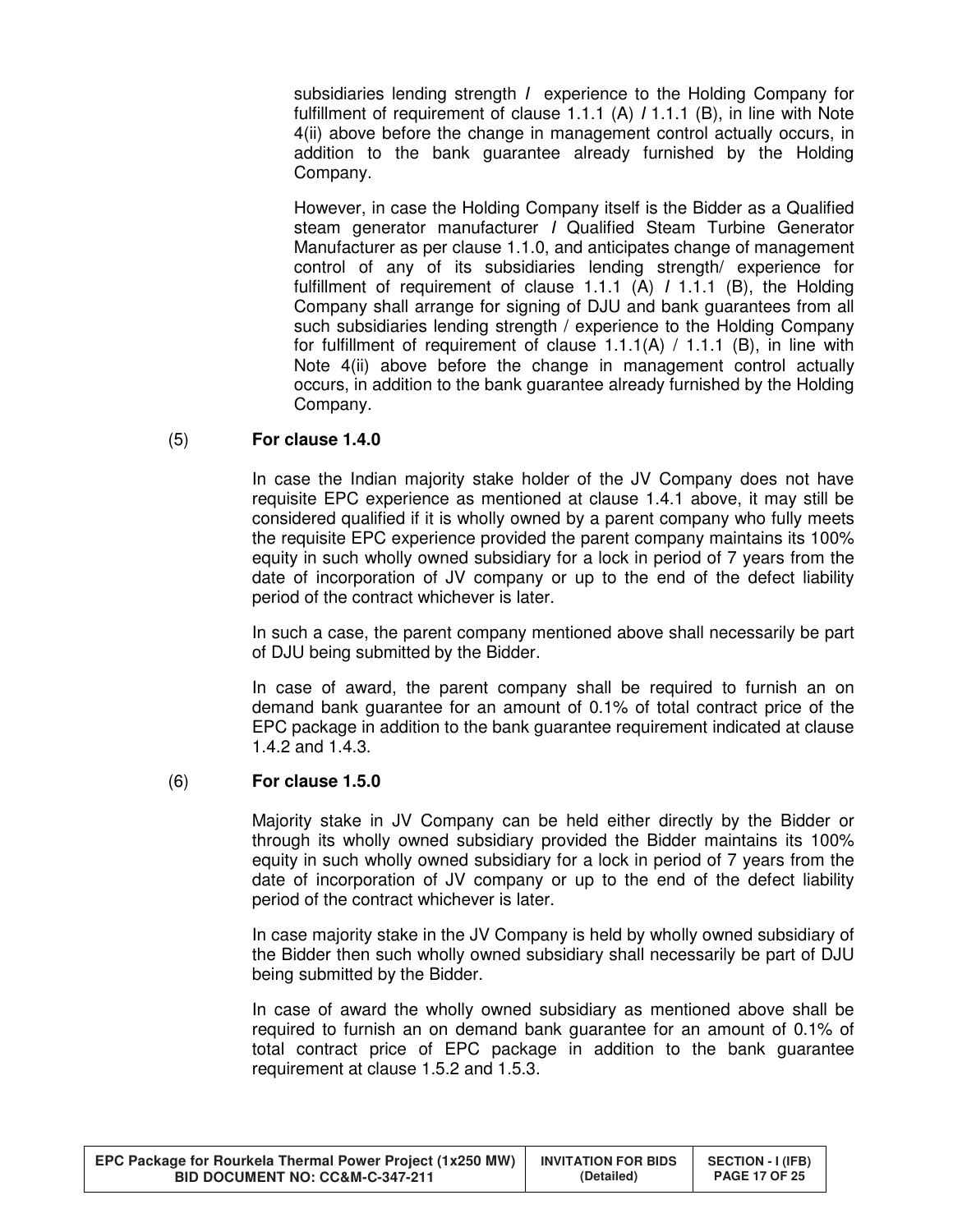# (7) **For clause 1.1.0, 1.3.0, 1.4.0 & 1.5.0**

The manufacturing may, alternatively be carried out by another subsidiary registered for manufacturing steam generator I steam turbine generator in India of the above Indian subsidiary I JV Company. In such an event, the manufacturing company shall remain a subsidiary of the Indian subsidiary I JV company with equity lock in for a minimum lock in period of 7 years from the date of incorporation of the manufacturing company or up to the end of the defect liability period of the contract, whichever is later.

In such a case the manufacturing company shall necessarily be part of DJU being submitted by the Bidder.

In case of award the manufacturing company shall be required to furnish an on demand bank guarantee for an amount of 0.1% of total contract price of EPC package in addition to the bank guarantee requirement at clause 1.1.3, 1.1.4, 1.3.2, 1.3.3, 1.4.2, 1.4.3 and 1.5.2, 1.5.3.

## (8) **Equity lock in period**

Wherever equity lock in period requirement or subsidiary status requirement is indicated, the Bidder would be required to furnish along with his technocommercial bid, a Letter of Undertaking from the promoter(s) supported by Board Resolution as per the format enclosed in the bid documents, for maintaining required minimum equity for the lock in period mentioned I maintaining the subsidiary status.

## **2.0.0 Financial Criteria:**

## 2.1.0 **Financial Criteria for the Bidder**

- 2.1.1 The average annual turnover of the bidder, in the preceding three(3) financial years as on date of techno-commercial bid opening should not be less than **INR 6400 Million (Indian Rupees Sixty Four Hundred Million)** or in equivalent foreign currency.
- 2.1.2 The Net Worth of the bidder as on the last day of preceding financial year as on the date of techno-commercial bid opening should not be less than 25% of its paid up share capital.
- 2.1.3 In case the bidder is not able to furnish its audited financial statements on standalone entity basis, the unaudited unconsolidated financial statements of the bidder can be considered acceptable provided the bidder furnishes the following further documents on substantiation of its qualification:
	- (i) Copies of unaudited unconsolidated financial statements of the bidder along with the copies of audited consolidated financial statements of the holding company.
	- (ii) A certificate from the CEO/CFO of the Holding company, as per format enclosed in the bidding documents, stating that the unaudited unconsolidated financial statements form part of the consolidated Annual Report of the company.

| EPC Package for Rourkela Thermal Power Project (1x250 MW) | <b>INVITATION FOR BIDS</b> | <b>SECTION - I (IFB)</b> |
|-----------------------------------------------------------|----------------------------|--------------------------|
| <b>BID DOCUMENT NO: CC&amp;M-C-347-211</b>                | (Detailed)                 | <b>PAGE 18 OF 25</b>     |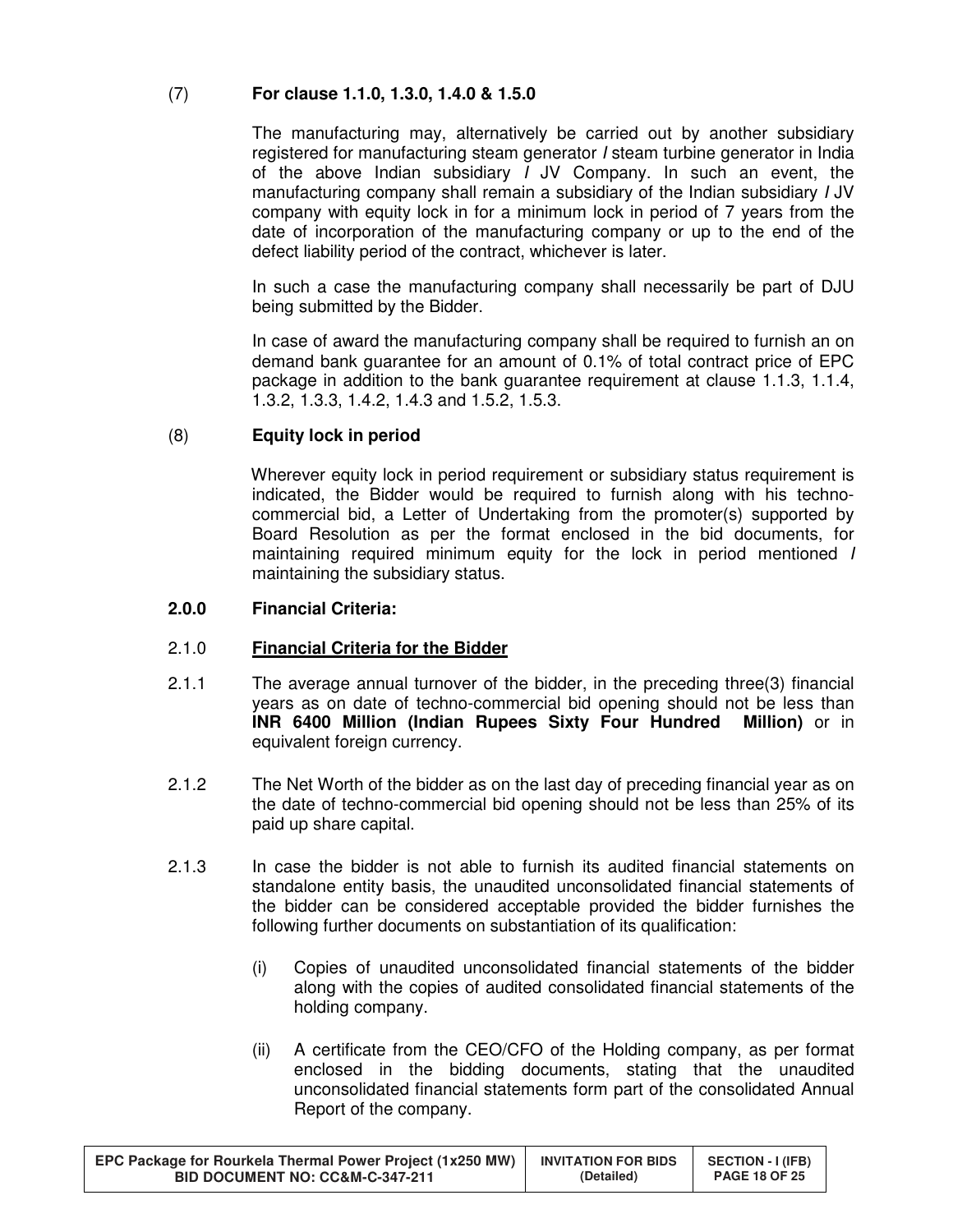In case where audited results for the last preceding financial year as on the date of techno commercial bid opening are not available, certification of financial statements from a practicing Chartered Accountant shall also be considered acceptable.

- 2.1.4 In case any "Bidder" does not satisfy the financial criteria, stipulated at **Cl. 2.1.1**  and/ or **Cl. 2.1.2** above on its own, its holding company would be required to meet the stipulated turnover requirements at **Cl.2.1.1** above provided that the net worth of such Holding Company as on the last day of the preceding financial year is at least equal to or more than the paid up share capital of the holding company, In such an event the bidder would be required to furnish along with its bid, a letter of undertaking from the holding company, supported by Board Resolution, as per the format enclosed in the bid documents, pledging unconditional and irrevocable financial support for the execution of the contract by the Bidder in case of award.
- 2.1.5 The unutilized line of credit for fund based and non-fund based limits with cash and bank balances including fixed deposits of the bidder as on a date not earlier than 15 days prior to the date of techno-commercial bid opening, duly certified by the bankers shall not be less than **INR 5,573 Million (Rupees Five Thousand Five Hundred Seventy Three Million)** or in equivalent foreign currency. In case certificates from more than one bank are submitted, the certified unutilized limits shall be of the same date from all such banks.
- 2.1.6 Where another company of the group acting as the Treasury centre is responsible for Treasury Management of the bidder having combined credit/ guarantee limit for the whole group, the bidder would be required to provide a Banker's certificate regarding unutilized line of credit for fund based and nonfund based limits together with cash and bank balances including fixed deposits available to such Treasury Centre. Further, Treasury Centre shall certify that out of the aforesaid limits certified by the Bankers, the bidder shall have access to the line of credit of a level not less than the specified amount at **Cl. 2.1.5** above. In proof of this, the bidder would be required to furnish along with its techno-commercial bid, a Letter of Undertaking from the Treasury Centre, Supported by a Resolution passed by the Board of Directors of the holding company, as per the format enclosed in the bidding documents, pledging unconditional and irrevocable financial support for the execution of the contract by the Bidder in case of award.
- 2.1.7 In case the Bidder's unutilized line of credit for fund based and non-fund based limits specified at **Cl.2.1.5** above is not sufficient, a comfort letter from one of the bankers specified in the bid documents unequivocally stating that in case the bidder is awarded the contract, the Bank would enhance the line of credit for fund based and non-fund based limit to a level not less than the specified amount to the bidder or to the Treasury Management Centre as the case may be, shall be acceptable.

## **2.2.0 Financial criteria for the Collaborator(s)/Associates(s)**

2.2.1 The average annual turnover of the Collaborator(s) / Associates(s), in the preceding three(3) financial years as on date of techno-commercial bid opening should not be less than the following for different Collaborator(s)/associate(s) as applicable.

| EPC Package for Rourkela Thermal Power Project (1x250 MW) | <b>INVITATION FOR BIDS</b> | <b>SECTION - I (IFB)</b> |
|-----------------------------------------------------------|----------------------------|--------------------------|
| <b>BID DOCUMENT NO: CC&amp;M-C-347-211</b>                | (Detailed)                 | <b>PAGE 19 OF 25</b>     |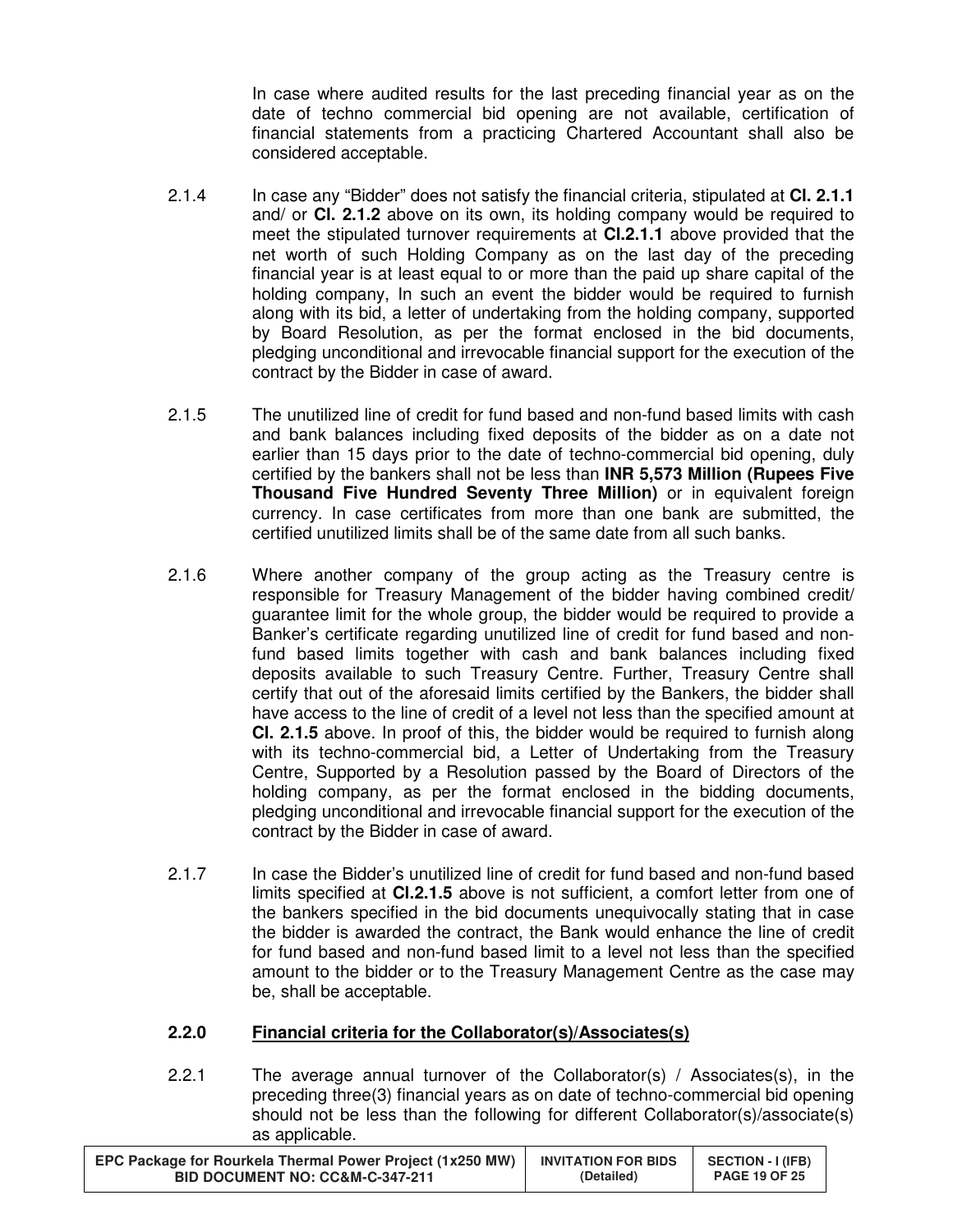| Collaborator(s)/<br>Associates(s)          | <b>Applicable Clauses</b>                                  | <b>Required annual turnover in</b><br>Million INR or in equivalent<br>foreign currency |
|--------------------------------------------|------------------------------------------------------------|----------------------------------------------------------------------------------------|
| QSGM                                       | $1.1.2, 1.3.1$ (b), $1.4.1$<br>$(b)$ , 1.5.1 $(b)$ , 1.6.2 | INR 1185 million (Rupees Eleven<br>hundred eighty five million only)                   |
| <b>QSTGM</b>                               | $1.1.2, 1.3.1$ (b), $1.4.1$<br>$(b)$ , 1.5.1 $(b)$ , 1.6.2 | INR 941 million ( Rupees Nine<br>hundred forty one million only)                       |
| Subsidiary company/ JV<br>company of QSGM  | $1.1.2, 1.3.1$ (b), $1.4.1$<br>$(b)$ , 1.5.1 $(b)$ , 1.6.2 | INR 1185 million (Rupees Eleven<br>hundred eighty five million only)                   |
| Subsidiary company/ JV<br>company of QSTGM | $1.1.2, 1.3.1$ (b), $1.4.1$<br>$(b)$ , 1.5.1 $(b)$ , 1.6.2 | INR 941 million ( Rupees Nine<br>hundred forty one million only)                       |
| Generate<br>Separate<br>Manufacturer       | 1.3.3.<br>1.4.3.<br>1.1.4<br>1.5.3, 1.6.4                  | INR 640 million ( Rupees Six<br>hundred forty million only)                            |
| Holding<br>company<br>as<br>QSGM           | Notes<br>for<br>clauses<br>1.0.0(4)                        | INR 1185 million (Rupees Eleven<br>hundred eighty five million only)                   |
| Holding<br>company<br>as<br>QSTGM          | <b>Notes</b><br>for<br>clauses<br>1.0.0(4)                 | INR 941 million (Rupees<br><b>Nine</b><br>hundred forty one million only)              |

- 2.2.2 The Net Worth of each collaborator / Associate as on the last day of preceding financial year as on the date of techno-commercial bid opening should not be less than 25% of its paid up share capital.
- 2.2.3 In case the Collaborator(s) / Associate(s) is not able to furnish its audited financial statements on standalone entity basis, the unaudited unconsolidated financial statements of the Collaborator(s) / Associate(s) can be considered acceptable provided the Collaborator(s) / Associate(s) furnishes the following further documents on substantiation of its qualification:
	- (i) Copies of unaudited unconsolidated financial statements of the Collaborator(s) / Associate(s) along with the copies of audited consolidated financial statements of the holding company of Collaborator(s) / Associate(s).
	- (ii) A Certificate from the CEO/CFO of the Holding Company, as per the format enclosed in the bidding documents, stating that the unaudited unconsolidated financial statements form part of the consolidated Annual Report of the company.

In case where audited results for the last preceding financial year as on the date of techno commercial bid opening are not available, certification of financial statements from a practicing Chartered Accountant shall also be considered acceptable.

2.2.4 In case a collaborator(s) / Associate(s) does not satisfy the financial criteria, stipulated at **Cl. 2.2.1** and/ or **Cl. 2.2.2** above on its own, its holding company would be required to meet the stipulated turnover requirements at **Cl.2.2.1**, provided that the net worth of such Holding Company as on the last day of the preceding financial year is at least equal to or more than the paid up share capital of the Holding Company, In such an event the Collaborator(s) / Associate(s) would be required to furnish along with its bid, a letter of undertaking from the Holding Company, supported by Board Resolution (as per

| EPC Package for Rourkela Thermal Power Project (1x250 MW) | <b>INVITATION FOR BIDS</b> | <b>SECTION - I (IFB)</b> |
|-----------------------------------------------------------|----------------------------|--------------------------|
| <b>BID DOCUMENT NO: CC&amp;M-C-347-211</b>                | (Detailed)                 | <b>PAGE 20 OF 25</b>     |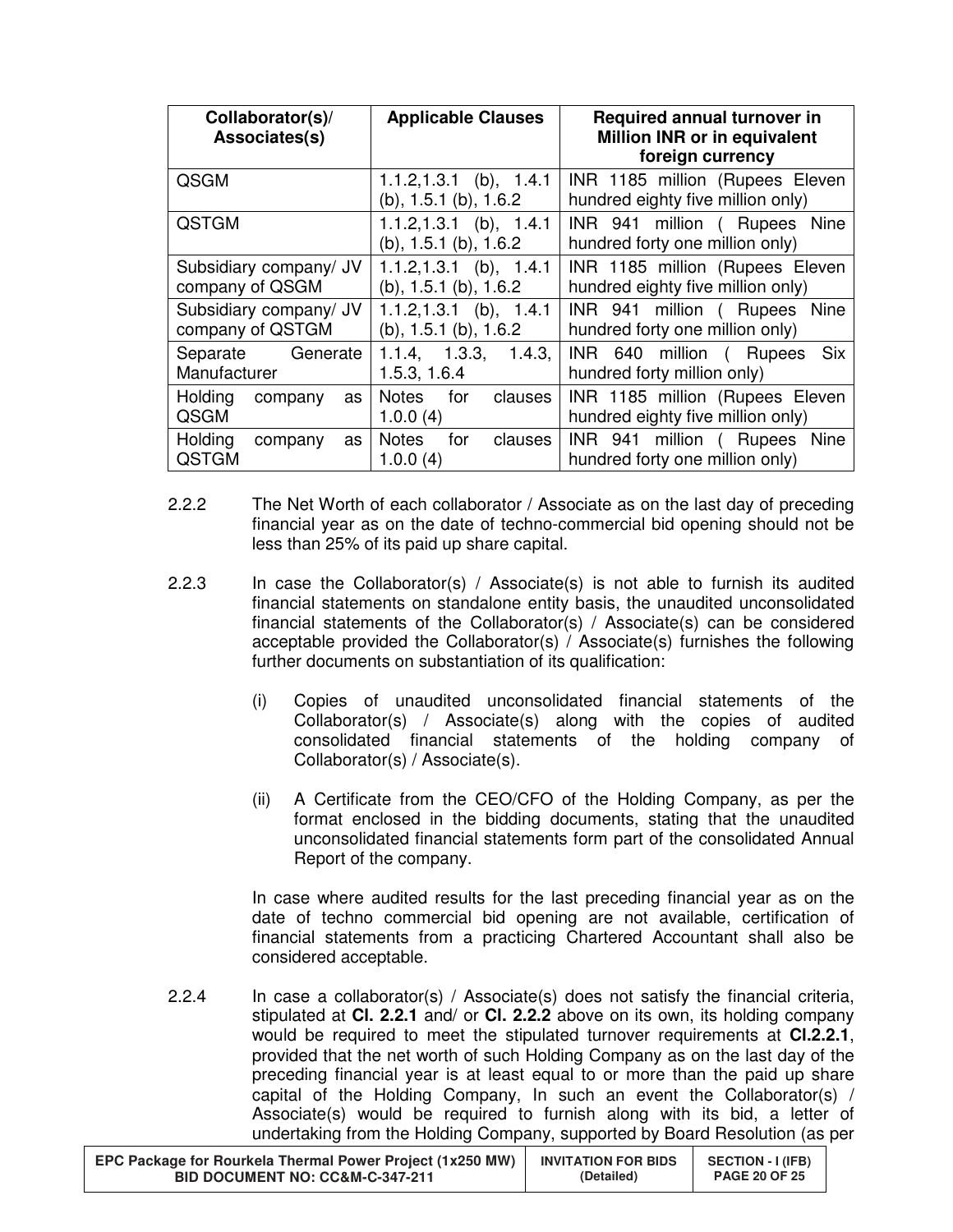the format enclosed in the bid documents), pledging unconditional and irrevocable financial support to the Collaborator(s) / Associate(s) to honor the terms and conditions of the Deed of Joint Undertaking, in case of award of the contract to the Bidder with whom Collaborator / Associate is -associated.

2.2.5 The unutilized line of credit for fund based and non-fund based limits with cash and bank balances including fixed deposits of the Collaborator / Associate as on a date not earlier than 15 days prior to the date of techno-commercial bid opening, duly certified by the bankers should not be less than the following for different collaborator(s) / Associate(s) as applicable.

| Collaborator(s)/<br>Associates(s) | <b>Applicable Clauses</b>      | <b>Required unutilized line of</b><br>credit in Million INR or in |  |
|-----------------------------------|--------------------------------|-------------------------------------------------------------------|--|
|                                   |                                | equivalent foreign currency                                       |  |
| QSGM                              | $1.1.2, 1.3.1$ (b), $1.4.1$    | INR 348 million (Rupees Three                                     |  |
|                                   | $(b)$ , 1.5.1 $(b)$ , 1.6.2    | hundred forty eight million only)                                 |  |
| <b>QSTGM</b>                      | $1.1.2, 1.3.1$ (b), $1.4.1$    | INR 287 million ( Rupees Two                                      |  |
|                                   | $(b)$ , 1.5.1 $(b)$ , 1.6.2    | hundred eighty seven million only)                                |  |
| Subsidiary company/ JV            | $1.1.2, 1.3.1$ (b), $1.4.1$    | INR 322 million (Rupees three                                     |  |
| company of QSGM                   | $(b)$ , 1.5.1 $(b)$ , 1.6.2    | hundred twenty two million only)                                  |  |
| Subsidiary company/ JV            | $1.1.2, 1.3.1$ (b), $1.4.1$    | INR 261 million (Rupees<br>Two                                    |  |
| company of QSTGM                  | $(b)$ , 1.5.1 $(b)$ , 1.6.2    | hundred sixty one million only)                                   |  |
| Generator<br>Separate             | 1.1.4, 1.3.3, 1.4.3,           | INR 52 million (Rupees fifty two                                  |  |
| Manufacturer                      | 1.5.3, 1.6.4                   | million only)                                                     |  |
| Holding<br>company<br>as          | for<br><b>Notes</b><br>clauses | INR 399 million (Rupees Three                                     |  |
| QSGM                              | 1.0.0(4)                       | hundred ninety nine million only)                                 |  |
| Holding<br>company<br>as          | <b>Notes</b><br>for<br>clauses | INR 338 million ( Rupees three                                    |  |
| <b>QSTGM</b>                      | 1.0.0(4)                       | hundred thirty eight million only)                                |  |

In case certificates from more than one bank are submitted, the certified unutilized limits shall be of the same date from all such banks.

- 2.2.6 Where another company of the group acting as the Treasury centre is responsible for Treasury Management of the Collaborator / Associate having combined credit/ guarantee limit for the whole group, the Collaborator / Associate would be required to provide a Banker's certificate regarding unutilized line of credit for fund based and non-fund based limits together with cash and bank balances including fixed deposits available to such Treasury Centre. Further, Treasury Centre shall certify that out of the aforesaid limits certified by the Bankers, the Collaborator / Associate shall have access to the line of credit of a level not less than the amount specified at Cl. 2.2.5 above. In proof of this, the Bidder would be required to furnish along with its technocommercial bid, a letter of undertaking from the Treasury Centre, Supported by a resolution passed by the Board of Directors of the Collaborator / Associate's holding company, as per the format enclosed in the bidding documents, pledging unconditional and irrevocable financial support to the Collaborator / Associate(s) to honour the terms and conditions of the Deed of Joint Undertaking, in case of award of the contract to the bidder with whom Collaborator / Associate is associated.
- 2.2.7 In case the Collaborator/ Associate's unutilized line of credit for fund based and non-fund based limits specified at Cl.2.2.5 above is not sufficient, a comfort letter from one of the bankers specified in the bid documents unequivocally

| EPC Package for Rourkela Thermal Power Project (1x250 MW) | <b>INVITATION FOR BIDS</b> | <b>SECTION - I (IFB)</b> |
|-----------------------------------------------------------|----------------------------|--------------------------|
| BID DOCUMENT NO: CC&M-C-347-211                           | (Detailed)                 | <b>PAGE 21 OF 25</b>     |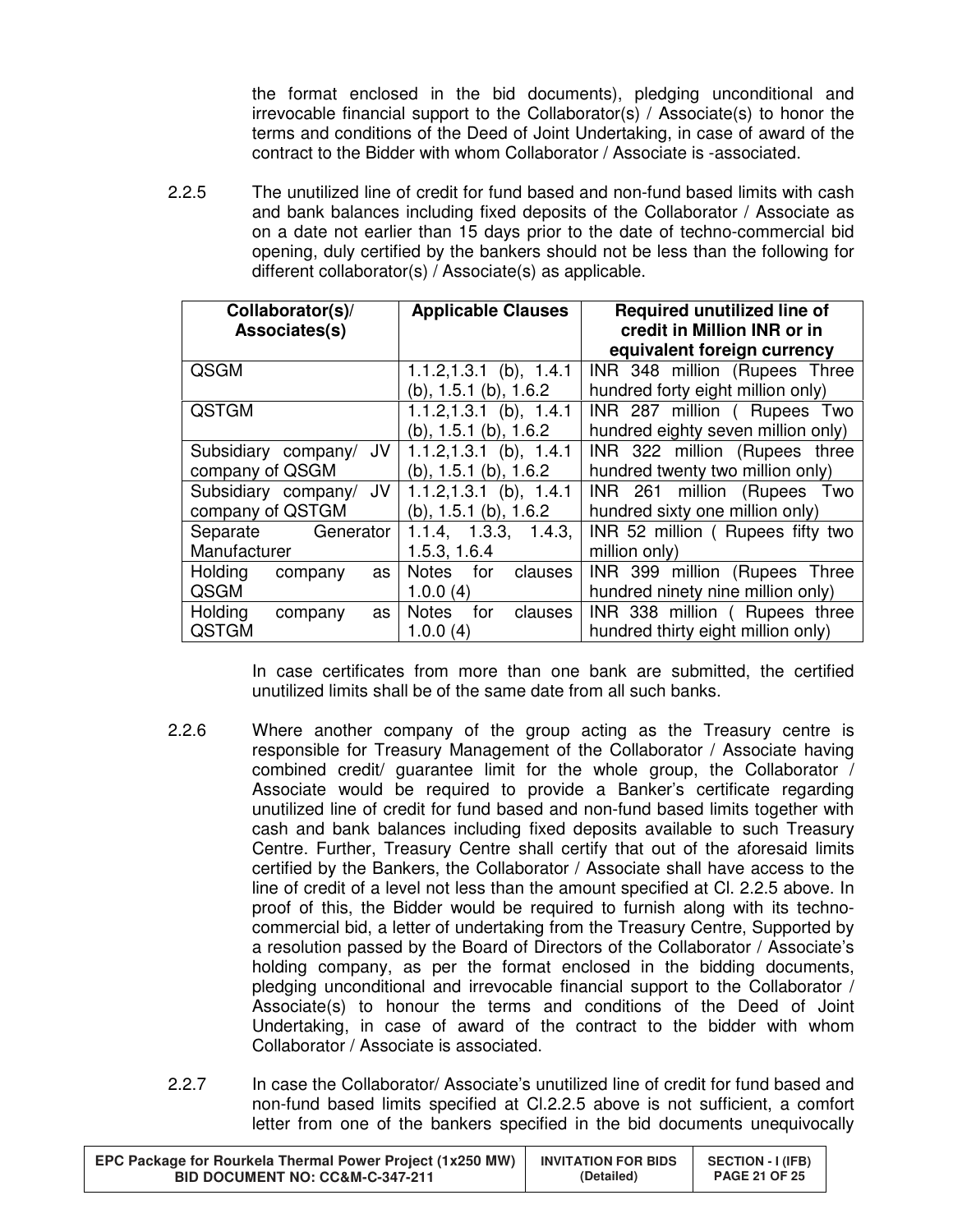stating that in case of award of the contract to the Bidder with whom Collaborator/ Associate is associated, the Bank would enhance the line of credit for fund based and non-fund based limit to a level not less than the specified amount to the Collaborator / Associate or to the Treasury Management Centre as the case may be, shall be acceptable.

#### **Notes**

- i. Net worth means the sum total of the paid up share capital and free reserves. Free reserve means all reserves credited out of the profits and share premium account but does not include reserves credited out of the revaluation of the assets, write back of depreciation provision and amalgamation. Further any debit balance of profit and loss account and miscellaneous expenses to the extent not adjusted or written off, if any, shall be reduced from reserves and surplus.
- ii. Other income shall not be considered for arriving at annual turnover.
- iii. For unutilized line of credit for fund based and non fund based limits and Turnover indicated in foreign currency, the exchange rate as on 7 days prior to the date of techno-commercial bid opening shall be used.
- iv. "Holding Company" and Subsidiary Company" shall have the meaning ascribed to them as per Companies Act of India.
- v. In case of bids submitted under Clause 1.3.0 or 1.4.0, the combined Turnover and Un-utilized line of Credit of the Promoter(s) (each having Equity Stake more than 25%) of the bidding subsidiary company / JV Company would be considered. Each such promoter of the Subsidiary company/ JV company shall have to meet the Net worth criteria individually as per clause 2.1.2 and/or 2.2.2. In such an event the Bidder would be required to furnish along with his techno-commercial bid, a letter of Undertaking from such promoter(s), supported by Board Resolution as per the format enclosed in the bid documents, pledging unconditional and irrevocable financial support for execution of the contract by the Bidder in case of award.

#### **3.0 Project Management Experience**

3.1.0 (a) The Bidder should have executed in the last 10 years large industrial projects on EPC basis (with or without civil works) in the area of power, steel, oil & gas, petro-chemical, fertilizer and / or any other process Industry with the total value of such projects being INR 10000 million or more. At least one of such projects should have a contract value of INR 4000 million or more. These projects shall be in successful operation for a period of not less than one year prior to the date of Techno-Commercial bid opening.

#### **OR**

3.1.0 (b) The Bidder should have executed at least one (1) no. of coal / lignite fired reheat type of unit of at least 200 MW which is in successful operation for a period of not less than one (1) year prior to the date of techno-commercial bid opening. The scope of work of such reference plant should have necessarily included engineering management, procurement management, construction management, and commission/supervision of commissioning

| EPC Package for Rourkela Thermal Power Project (1x250 MW) | <b>INVITATION FOR BIDS</b> | <b>SECTION - I (IFB)</b> |
|-----------------------------------------------------------|----------------------------|--------------------------|
| <b>BID DOCUMENT NO: CC&amp;M-C-347-211</b>                | (Detailed)                 | <b>PAGE 22 OF 25</b>     |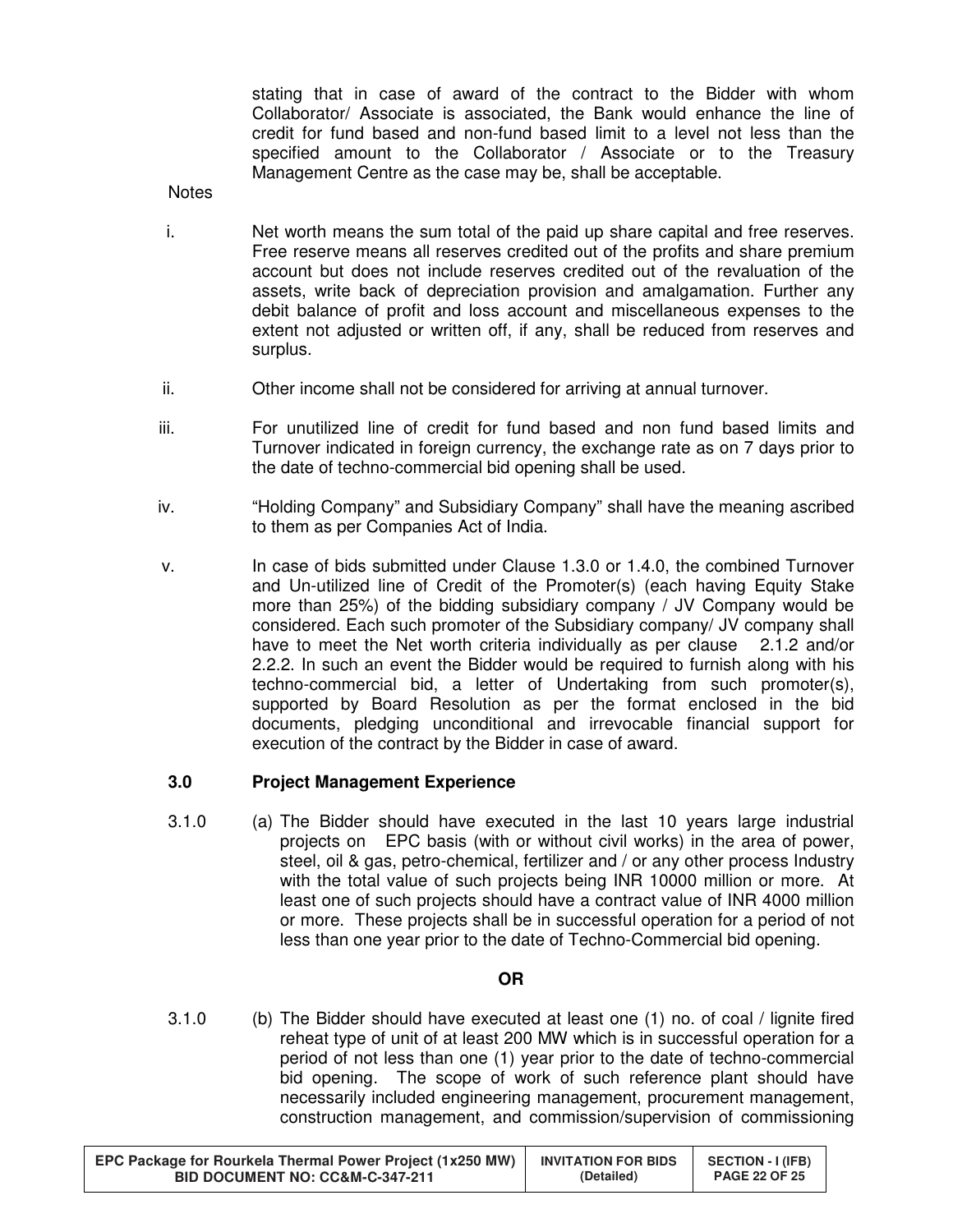of steam generator and steam turbine generator sets with their associated auxiliaries, Electro static precipitators/bag filters, switchyard, coal handling plant, Ash handling plant, Cooling Towers, condenser cooling water system for carrying out project management. Otherwise the Bidder shall associate with a Project Management Organization who meets the above requirement for project management.

 If the project management of the EPC package is to be carried out by a Project Management Organization other than the Bidder itself then, the Bidder shall furnish undertaking jointly executed by it and Project Management Organization in which all the executants of DJU shall be jointly and severally liable to the Employer to perform successfully all the project management activities included in his scope as per format enclosed in the bidding documents. The Deed of Joint Undertaking shall be submitted along with Techno-Commercial bid, failing which the Bidder shall be disqualified and its bid shall be rejected. In case of award, the Project Management Organization will be required to furnish an on demand bank guarantee for INR 20 Million (Rupees twenty Million) in addition to the contract performance security by the Bidder.

# **4.0.0 Engineering Experience**

The Bidder should carryout engineering of the complete EPC package either by itself or through an Architect Engineering firm meeting either the requirements indicated at 4.1.0 or 4.2.0 or 4.3.0 below.

- 4.1.0 The Bidder should have carried out Engineering of at least one (1) no coal / lignite fired reheat type unit, with minimum unit rating of 200 MW consisting of steam generator and steam turbine generator sets along with their auxiliaries including mills, fans, Air pre-heaters, regenerative heating and pumping system, Power cycle piping and flash tanks/flash boxes, Coal handling plant, Ash handling plant, condenser cooling water system, switchyard, which is in successful operation for a period of not less than one (1) year prior to the date of Techno-Commercial bid opening.
- 4.2.0 The steam generator and/or steam turbine generator manufacturer bidding under route 1.1.0 or 1.2.0 should have carried out Engineering of at least one (1) no. of coal / lignite fired reheat type unit, with minimum unit rating of 200 MW consisting of steam generator and steam turbine generator sets along with their auxiliaries including mills, fans, air pre-heaters, regenerative heating and pumping system, Power cycle piping and flash tanks/flash boxes, Coal handling plant, ash handling plant, Condenser cooling water system, Switchyard which is in successful operation for a period of not less than one (1) year prior to the date of Techno-Commercial bid opening.
- 4.3.0 (a) If the Bidder does not meet either the requirements indicated at 4.1.0 or the requirements indicated at 4.2.0 then, the Bidder shall get the complete engineering of the EPC package done by an Architect Engineering Firm who meets the requirements indicated at 4.1.0. In such a case, the Bidder shall furnish undertaking jointly executed by it and the Architect Engineering Firm in which all the executants of DJU shall be jointly and severally liable to the employer to perform successfully all the engineering

| EPC Package for Rourkela Thermal Power Project (1x250 MW) | <b>INVITATION FOR BIDS</b> | <b>SECTION - I (IFB)</b> |
|-----------------------------------------------------------|----------------------------|--------------------------|
| BID DOCUMENT NO: CC&M-C-347-211                           | (Detailed)                 | <b>PAGE 23 OF 25</b>     |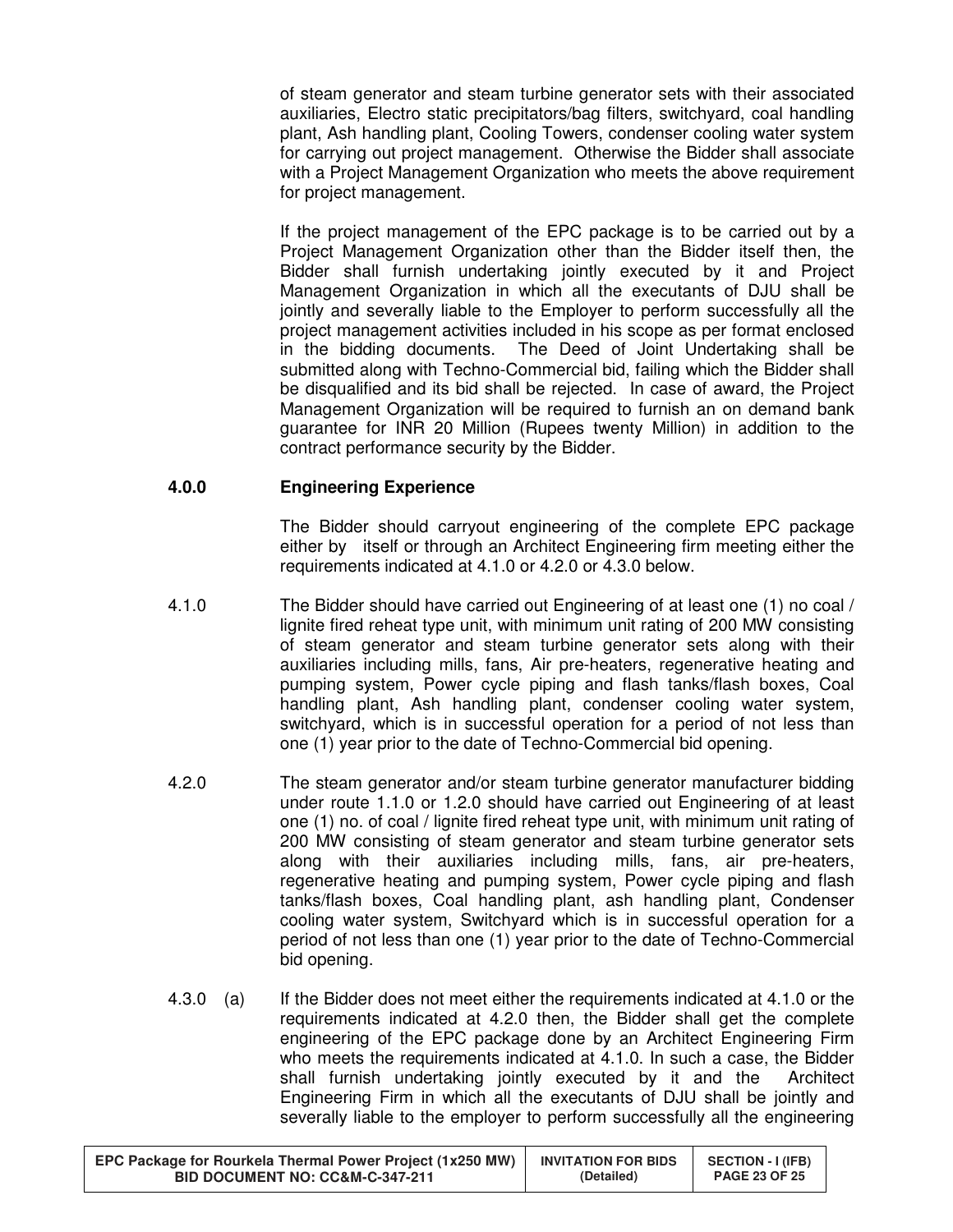activities included in its scope as per format enclosed in the bidding documents. The Deed of Joint Undertaking shall be submitted along with techno-commercial bid, failing which the Bidder shall be disqualified and its bid shall be rejected. In case of award, architect engineering firm shall be required to furnish an on demand bank guarantee for INR 1.5 Million (Rupees one and Half Million) in addition to the contract performance security to be furnished by the Bidder.

 4.3.0 (b) As an alternate to 4.3.0(a) the Bidder shall get the engineering of the Main Plant equipment / systems i.e. steam generator and steam turbine generator sets along with their auxiliaries including mills, fans, Air preheaters, regenerative heating and Pumping system, Power cycle piping and flash tanks/flash boxes and interface between Boiler and Turbine, done by an Architect Engineering farm who meets the requirements indicated at 4.1.0 and the Bidder shall get the engineering of Balance of Plant including interface between Main plant and Balance of Plant done by another architect engineering firm who meets the requirements indicated at 4.1.0. In such a case the Bidder shall furnish two separate Joint Deed of Undertakings (i) Jointly executed by it and the architect engineering firm for Main plant equipment / systems in which all the executants of DJU shall be jointly and severally liable to the employer to perform successfully all the engineering activities of Main plant equipment / systems included in the scope of the architect Engineering farm as per format enclosed in the bidding documents. (ii) Jointly executed by it and the architect engineering firm for Balance of Plant in which all the executants of DJU shall be jointly and severally liable to the employer to perform successfully all the engineering activities of Balance of Plant including interface between Main plant and Balance of Plant included in the scope of the architect Engineering farm as per format enclosed in the bidding documents. The Deed of Joint Undertaking shall be submitted along with techno-commercial bid, failing which the Bidder shall be disqualified and its bid shall be rejected. In case of award, architect engineering firm for Main plant equipment / systems and for Balance of Plant will each be required to furnish an on demand bank guarantee for INR 1.5 Million (Rupees one and half Million) in addition to the contract performance security to be furnished by the Bidder.

# **NOTE**

- 1.0 The term 'Engineering' in clause in 4.0.0, shall mean (a) Basic engineering for integration and interface between SG & TG, (b) Pre award engineering for system associated with BTG & BOP, (c) Post award engineering covering review of thermal cycle of the power plant, review and interface engineering for over all integration of various power plant equipment / packages including review of major design documentation such as design/ sizing calculations, layout, plant start up and control philosophy and schematic drawings and other documentation related to Mechanical, Civil, Electrical and C &I design.
- 2.0 For compliance of requirement stipulated in clause in 4.1.0 or 4.2.0 above, Bidder / Architectural engineering firm can either use two different reference power plants or single reference power plant.
- 5.0.0 Notwithstanding anything stated above, the Employer reserves the right to assess the capabilities and capacity of the Bidder / his Collaborators /

| EPC Package for Rourkela Thermal Power Project (1x250 MW) | <b>INVITATION FOR BIDS</b> | <b>SECTION - I (IFB)</b> |
|-----------------------------------------------------------|----------------------------|--------------------------|
| <b>BID DOCUMENT NO: CC&amp;M-C-347-211</b>                | (Detailed)                 | <b>PAGE 24 OF 25</b>     |